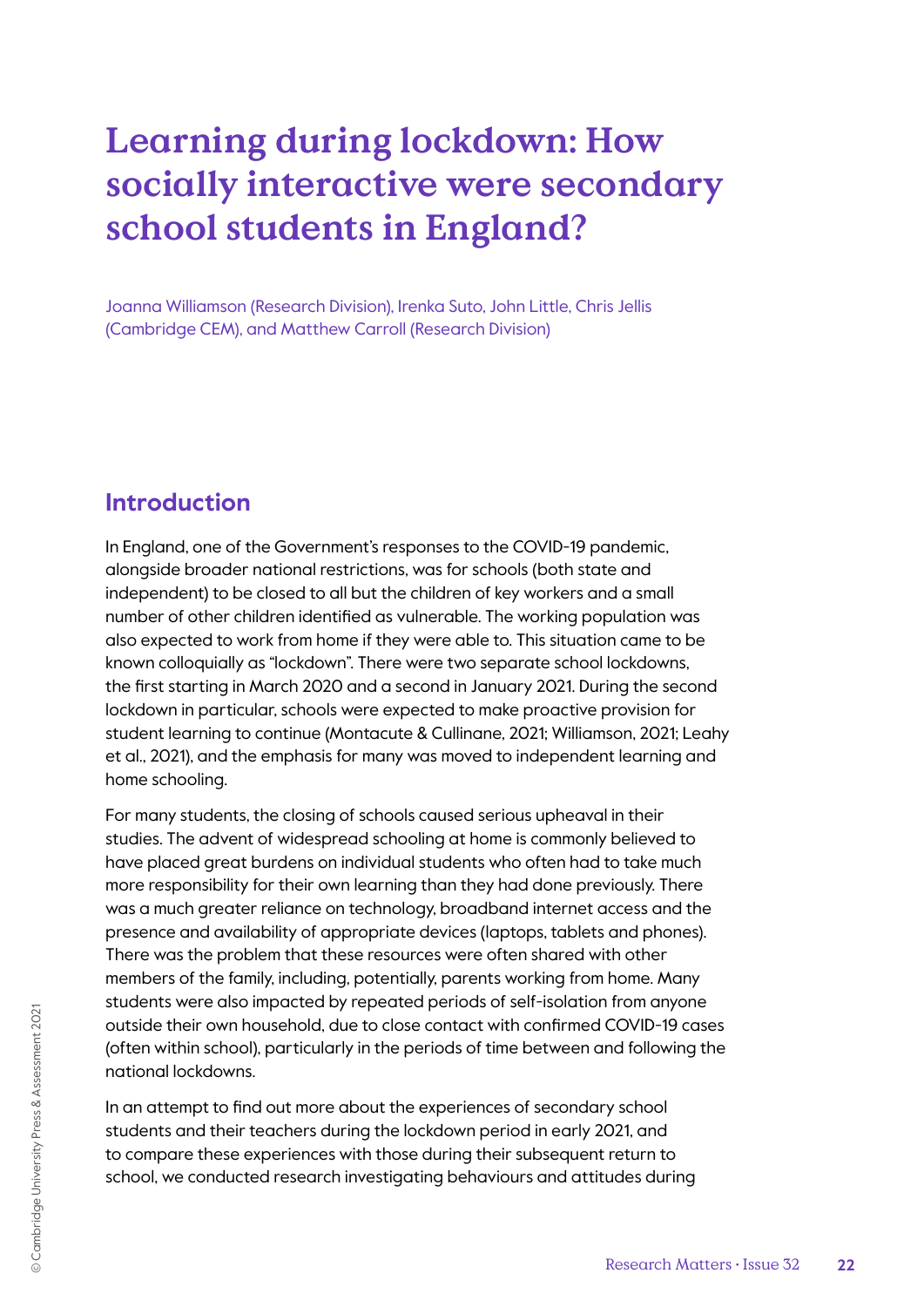this extraordinary time. In this article, we report on the data we collected from students on their social interactions. Our study of teachers' wellbeing is reported separately (Jellis et al., this issue).

#### **What do we know about student experiences during lockdown?**

The unprecedented nature and size of the pandemic meant that most governments had extremely difficult decisions to make, in an unusually short timescale. The United Kingdom (UK) Government's decision to close schools in England in 2020 and 2021, and to expect most students to continue their education from their homes with as much support as could reasonably be put in place by their school, caused a great deal of concern<sup>1</sup> (e.g., Andrew et al., 2020). There was speculation as to how the lockdowns would affect the education and ultimately the life chances of school students, particularly those who were close to taking their GCSE or A Level examinations. In addition, teachers were placed in a position where they were required to plan, deliver their lessons, and mark work in ways that were unfamiliar to them. Again, there were concerns about the quality of teaching and marking under these conditions (Howard et al., 2021, pp.60–61). Consequently, a number of research projects were commissioned, both nationally and internationally, to discover and evaluate any learning loss, or lost opportunities for learning and therefore loss of learning progress, that would potentially occur.

An early study in Norway (Bubb & Jones, 2020) concluded that, although working remotely had put greater pressures on students and teachers, it also provided opportunities not previously apparent. Pupils reported on the autonomy they had gained and that it allowed them to make more decisions for themselves as to when and how to do things. Teachers too, reported pedagogical benefits, including the ability to spread their attention equally among their students rather than tending more to the most demanding. In England, recently published reviews have emphasised that student experiences of learning during lockdown were highly diverse (Leahy et al., 2021; Howard et al., 2021). During the first national lockdown, research confirmed that socio-economically disadvantaged students were spending far less time learning than less disadvantaged peers (Leahy et al., 2021), and were less likely to be learning through live online lessons. Comparatively, little research has been carried out into teaching and learning during the second national lockdown specifically (Howard et al., 2021), but the available evidence suggests that students on average spent more hours per day learning than during the first lockdown (Leahy et al., 2021), and that live online lessons were available more frequently and to more students than during the first lockdown (Nelson et al., 2021; Teacher Tapp, 2021). Despite improved remote teaching provision and specific efforts to mitigate inequalities, discrepancies in student experiences remained. Leahy et al. (2021, p.7) report that "students from middle-class families [were] nearly 1.5 times more likely to be spending more than five hours per day learning than students from working-class families" during the second lockdown, and students in more deprived schools remained far less likely

1 Similar decisions were made in Scotland, Wales and Northern Ireland, engendering similar concerns.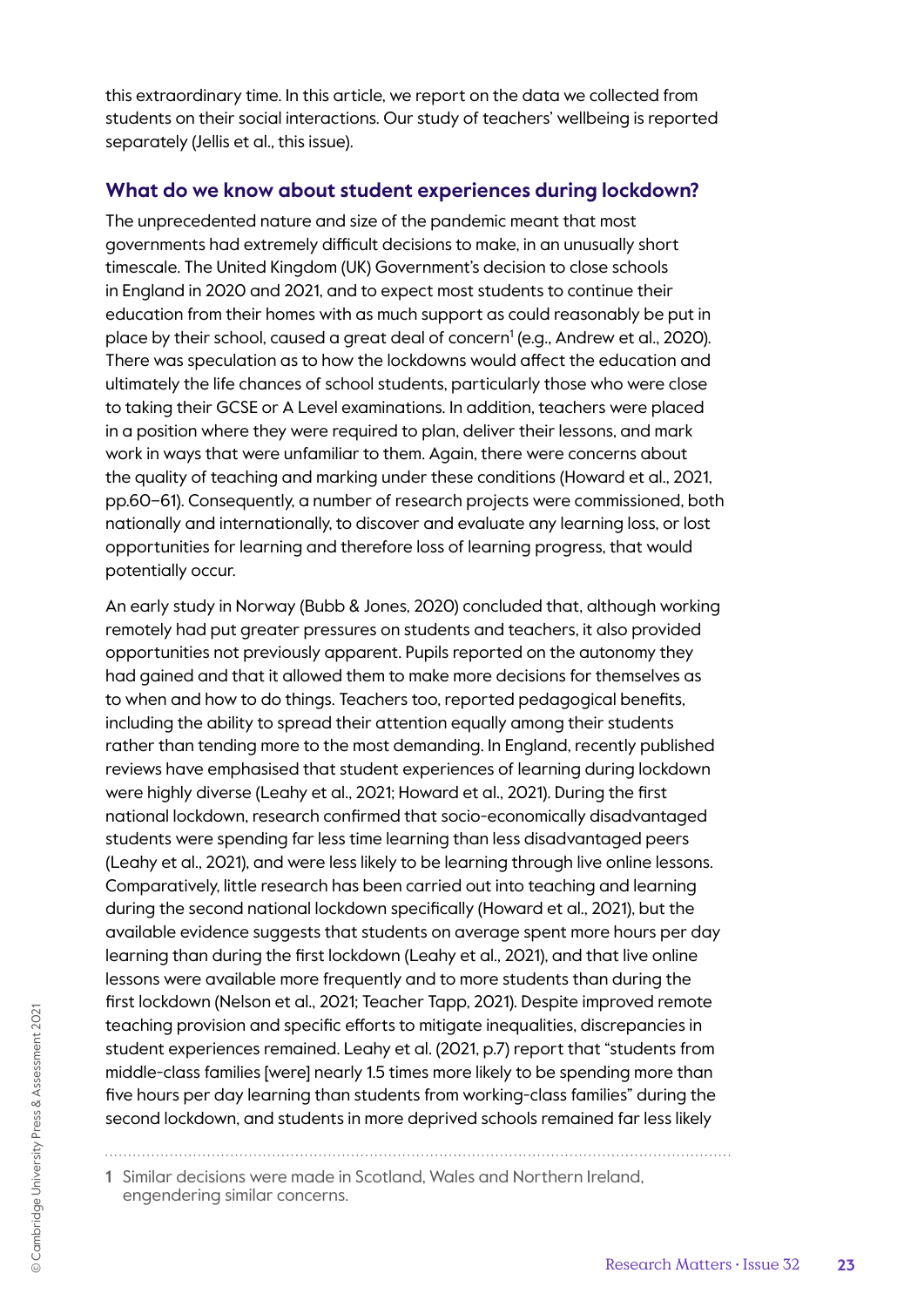than students in the least deprived schools to have access to digital devices at home (Coleman, 2021; Nelson et al., 2021). This was presumed to be an important factor in accessing and engaging with remote provision: Nelson et al. found that "students in the most deprived schools were still less likely than students in the least deprived schools to attend the online lessons (59% and 78%, respectively), and return set work (47% and 67%, respectively)" (Nelson et al., 2021, cited by Howard et al., 2021, p.39). Although socio-economic factors were judged to be dominant, both recent reviews (Leahy et al., 2021; Howard et al., 2021) stress the difficulty of generalising about student experiences to any groups of students, due to extensive variation at multiple levels—regional, local, school and student.

In terms of the impact of these lockdown experiences on learning, some studies (Kuhfeld & Tarasawa 2020; Pensiero et al., 2020) drew on previous research of learning loss during the summer holidays to estimate the learning loss that had occurred during the lockdown period. The Pensiero study made estimates of learning loss for school students in the UK, with the caveat that actual figures would be highly dependent on the socio-economic group in which the student fell. Far less loss was predicted for the higher socio-economic groups: around 14 per cent of a standard deviation, with 28 per cent for the lower socio-economic groups. The Kuhfeld study from the United States of America (USA) reported extremely early (in April 2020) and suggested that, based on summer learning loss studies, students would return after lockdown with around 70 per cent of the expected learning in reading and around 50 per cent in mathematics. However, since this was based on summer learning loss research, it assumed that no learning at all took place during the time in lockdown, which may not have been the case. Another study, a joint project between the Education Endowment Foundation (EEF) and the Fischer Family Trust (Weidmann et al., 2021) related student performance on the standardised Progress in Reading and Language Assessment (PIRA) and Progress in Understanding Mathematics Assessment (PUMA) tests compared to a previous test taken pre-pandemic in April 2019; the authors found no measurable difference in pupil performance. In contrast, a separate study commissioned by the EEF (Rose et al., 2021, p.1) reported a large degree of "loss", amounting to a loss of two months' progress in both mathematics and reading.

Learning loss aside, another aspect concerning researchers, teachers, parents, and other stakeholders has been the wellbeing of students during this unprecedented time. Several studies have attempted to address this concern. A qualitative study by researchers at the University of York (Kim et al., 2020) highlighted anxieties that teachers have had about their students during lockdown, particularly those whose parents were key workers (in professions such as health and social care, food provision, the police force and other public services) and were left alone at home all day. Other concerns revolved around a perceived lack of engagement among students, work not being completed, and some groups not being responsive at all, and hard to reach. A short briefing note produced by the University College London (UCL) education unit (Moss et al., 2020) raised concerns about student wellbeing and welfare due to pressures on parents' reliance on food banks, long working hours or job loss. In addition, they mentioned issues with those families who were technologically disadvantaged,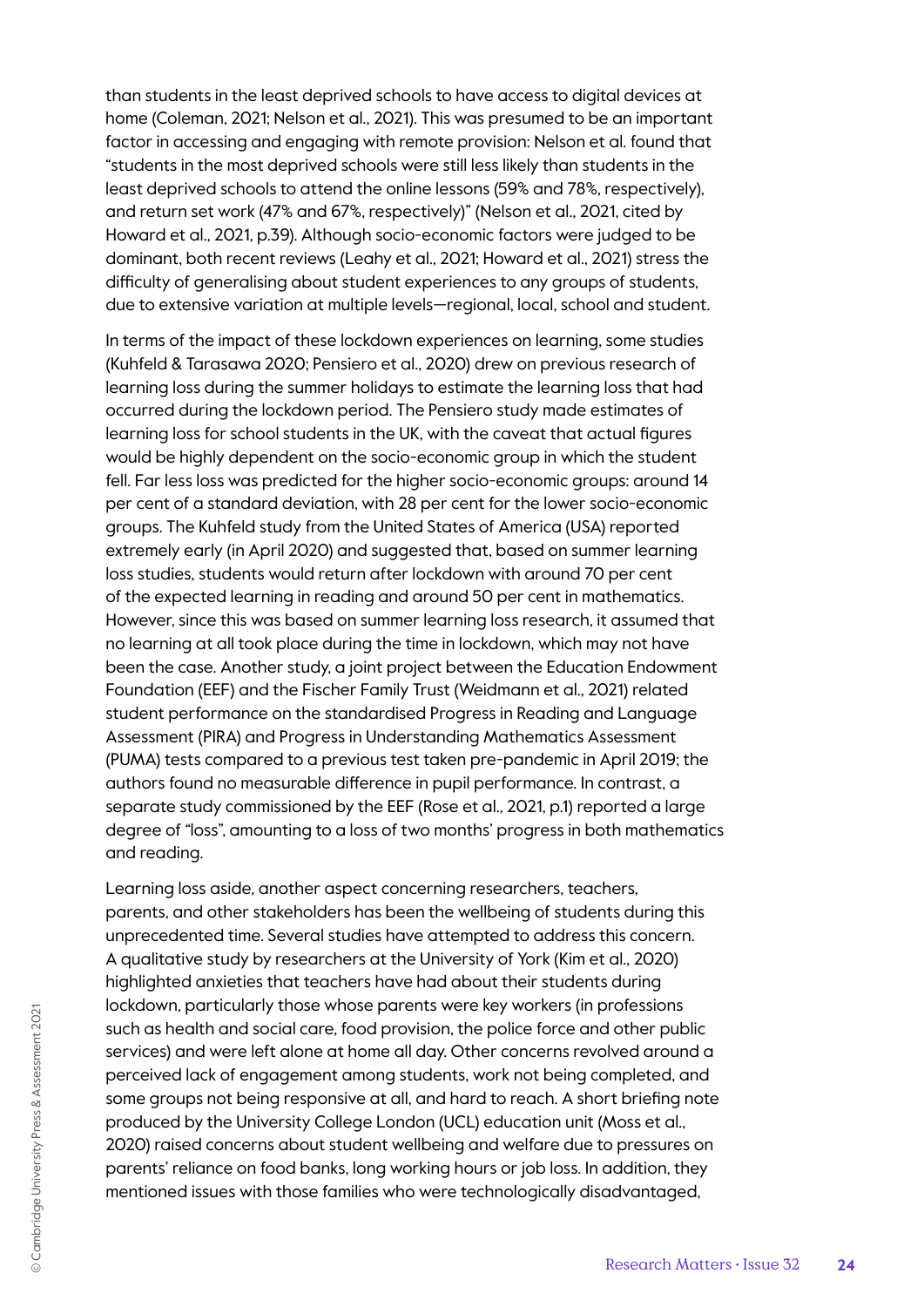who had no internet access and were hard to reach. A large study from the south of England (Mansfield et al., 2021) covering 19,000 school pupils across the age ranges concluded that lockdown had a greater negative impact on students in secondary schools compared with those from primary schools. Those from secondary schools scored lower for happiness, management of schoolwork and loneliness.

The story, therefore, is a mixed one. The evidence to date suggests that for some students, supported by both family and socio-economic advantages such as access to technology and a working space at home, the impact of lockdown on wellbeing and learning loss may have been fairly modest. For those who are technologically disadvantaged, or for whom family life has been more substantially impacted (e.g., via COVID-19 illness itself, parental career loss or reduced income, or parental overwork / risk in a key worker role), the situation is potentially far more bleak.

#### **The present study**

In the present study, we explored secondary school students' reflections on their lockdown learning experiences following the second national lockdown in England, which took place from early January 2021 until March 2021. We focused upon the extent and nature of their social interactions, which we hypothesised had changed markedly compared with during normal, pre-pandemic schooling. In normal, non-pandemic schooling, students interact with peers and teachers within lessons and school-directed activities (e.g., assemblies, school-based sports), but school attendance may involve numerous other social interactions besides these, such as interacting with non-teaching staff, or socialising with friends while travelling to and from school. As well as contributing to the nature of pedagogy and learning, social interactions affect interpersonal wellbeing. This is known to be an important component of overall wellbeing for school students; that is, of how they feel about themselves and their schools (McLellan & Steward, 2015). Key questions of interest related to whether there were differences in the patterns of social interactions of those students who learned mostly or entirely at home and those who spent time in school during lockdown (perhaps due to their parents' occupations or being identified as vulnerable).

## **Method**

We devised and administered a short survey for secondary school students, with data collection taking place in May 2021. Respondents were recruited via a post on the Cambridge CEM<sup>2</sup> website asking for volunteer schools in England to take part in the research. Responding schools were sent letters of invitation explaining the research. Those agreeing to participate were provided with a link to the survey and were asked to allow their Year 10 to Year 13 students aged between 14

2 Cambridge CEM (Centre for Evaluation and Monitoring) is a leading provider of assessment and monitoring systems including baseline, attitudinal, diagnostic and entrance tests.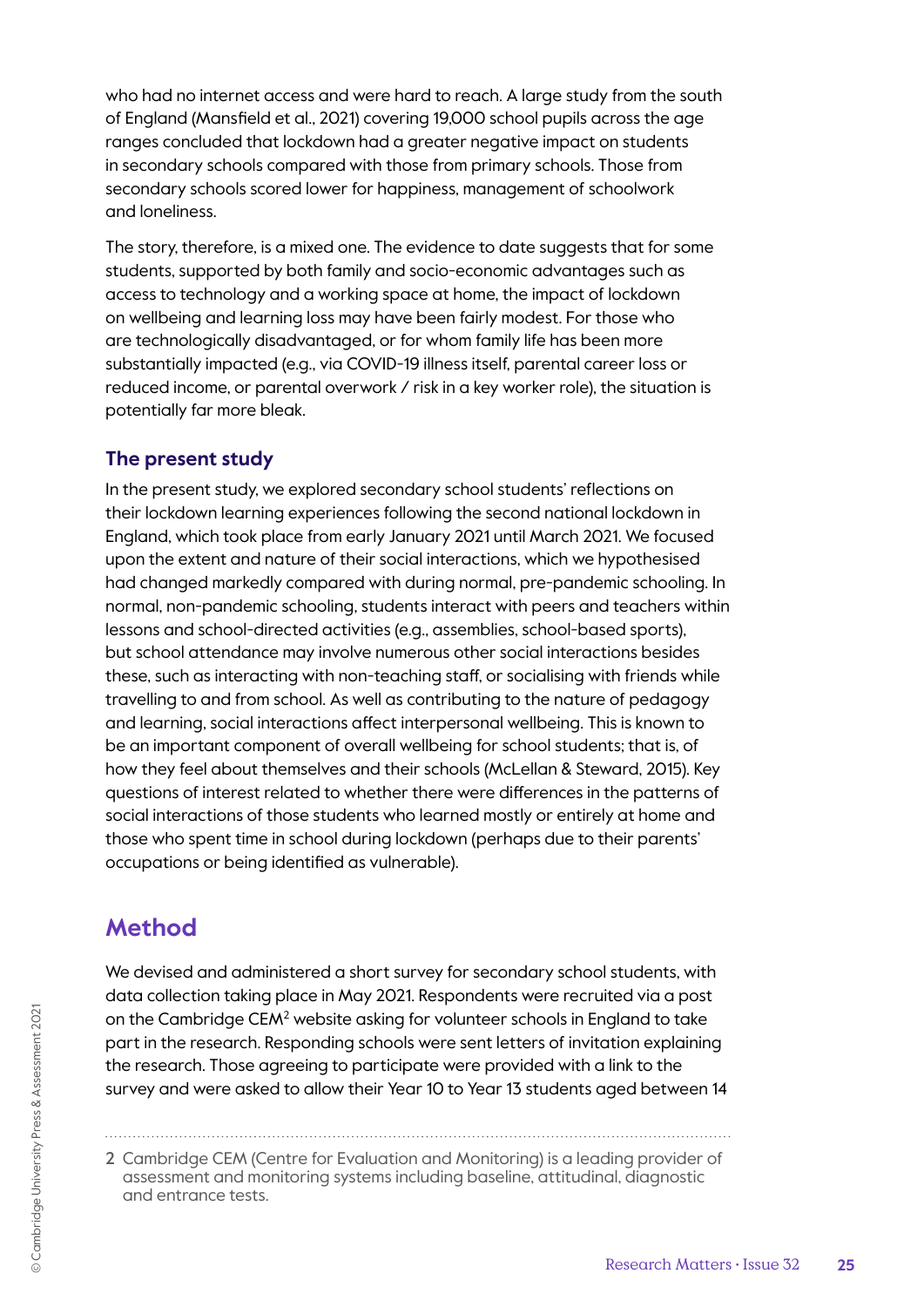and 18 years to complete it.

The survey took approximately 10 minutes to complete. Students were asked to which of the four year groups (Year 10, Year 11, Year 12 or Year 13) they belonged. They were then asked:

• Where did your lessons take place during lockdown? (i) Mostly or entirely at school; (ii) Mixture of school and home; or (iii) Mostly or entirely at home.

The survey then suggested nine types of activity in which students might reasonably be expected to engage, either at home or at school. The first four of these were types of learning activities that occur in most lessons in English schools in "normal" times: whole class activities, working in small groups, working pairs, and working independently. They vary in terms of the number of people with whom students have the opportunity to interact. The fifth activity type, that of one-to-one conversations with teachers, also relates specifically to schooling (both at home and in the school building) but is not necessarily an activity within lessons: one-to-one conversations between teacher and student might take place (briefly) within a lesson, as a passing conversation in the school corridor, at the start or end of a lesson, or as a separately scheduled meeting. The remaining four activity types were: exploring new ideas and areas of interest, spending time with family, spending time with friends (this can be online), and relaxing / doing leisure activities alone. These activities were not related solely to schooling, although all but the final activity type could be interpreted by students to relate to both educational and non-educational activities. They were chosen in order to capture any potential changes in social interactions more generally. As noted previously, school attendance in pre-pandemic times occasioned social interaction in more than just classroom-based activities, and so to investigate the changes to social interaction associated with changes to schooling it was important not to limit the survey's scope to school-directed or solely educational activities.

For each of the nine activity types, students were invited to respond to three questions:

- How much time did you spend on the following activities during lockdown, compared with normal schooling outside lockdown?
- How helpful were these activities to you during lockdown?
- How much of these activities do you think you need over the coming months, compared with how much of them you had during lockdown?

In Question 2, students were not asked to distinguish between academic progress and wellbeing, but to make an overall judgement reflecting the extent to which each activity had been worthwhile. In Question 3, similarly, we expected respondents to think holistically. Responses were given using 5-point Likert scales. For Question 1, the response options ranged from "Much less time" to "Much more time" with an "Unsure" option. For Question 2, the response options ranged from "Really unhelpful" to "Really helpful" with an "Unsure/not applicable" option (abbreviated to "Unsure/NA" throughout). For Question 3, the response options ranged from "Much less" to "Much more" with an "Unsure" option. The survey did not allow respondents to skip questions.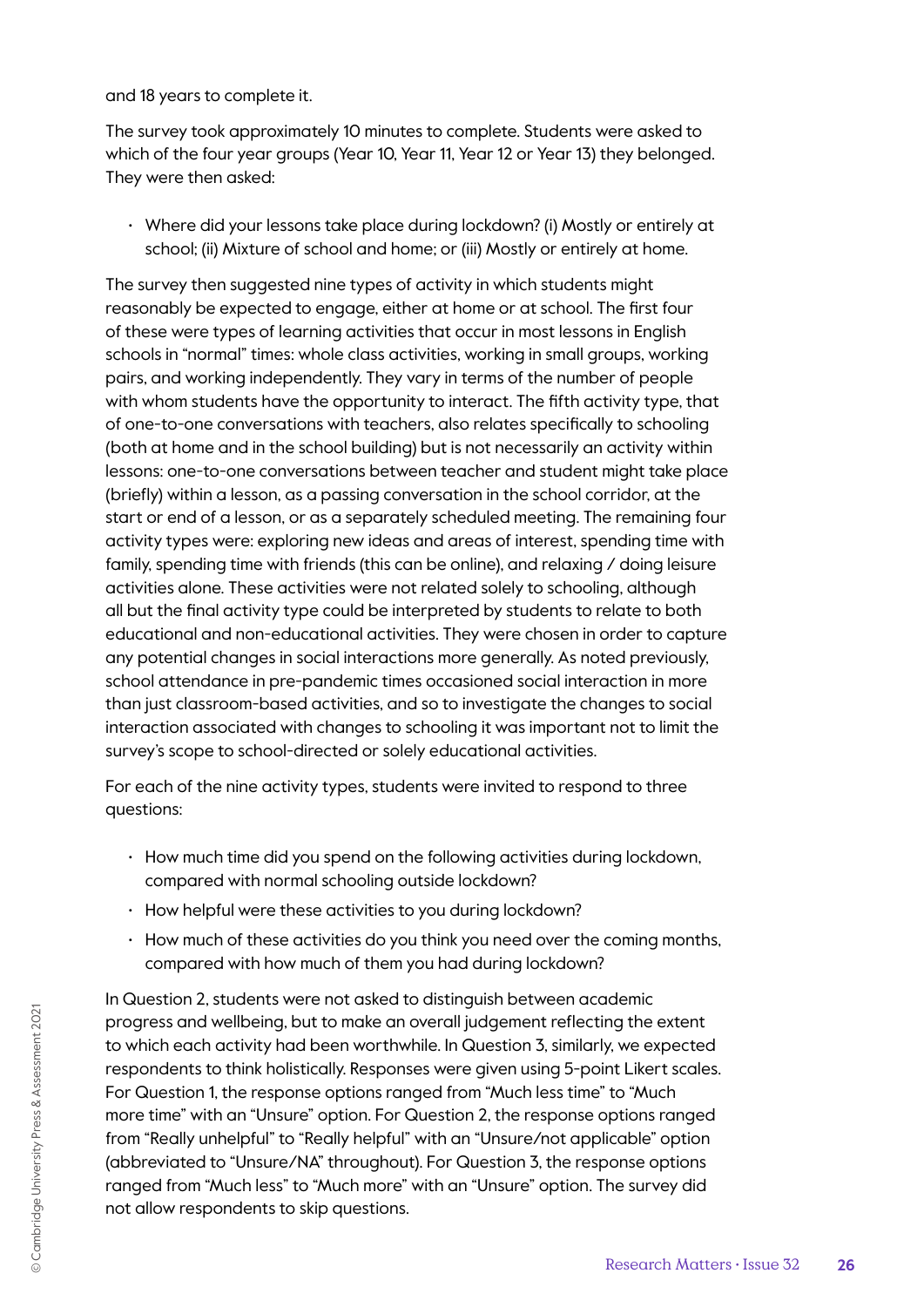# **Participants**

Just over 600 students from eight different schools in England took part in the survey. Three schools, labelled A, B and C, provided the majority of the replies, each contributing over 100 responses. The remaining five schools (grouped as Schools R) had a total of 124 student responses among them. Responses were received from students across Years 10 to 13, with more responses from students in Years 10 and 12. The breakdown by school and year group is shown in Table 1. The sample was not nationally representative of England's school population, with independent school students over-represented.

|                  | School type                                                             | <b>Number of responses</b> |         |          |         |       |
|------------------|-------------------------------------------------------------------------|----------------------------|---------|----------|---------|-------|
|                  |                                                                         | Year 10                    | Year 11 | Year 12  | Year 13 | Total |
| <b>School A</b>  | State-maintained, single<br>sex                                         | 86                         | 47      | 41       | 11      | 185   |
| <b>School B</b>  | Independent                                                             | 108                        | O       | $\Omega$ | 48      | 156   |
| <b>School C</b>  | Independent                                                             | 52                         | 12      | 48       | 27      | 139   |
| <b>Schools R</b> | 2 Independent schools;<br>1 Academy; 1 Free school;<br>and 1 FE College | 18                         | 20      | 66       | 20      | 124   |
| <b>Total</b>     |                                                                         | 264                        | 79      | 155      | 106     | 604   |

#### **Table 1: Students surveyed by school and year group.**

# **Results and discussion**

#### **Locations of lessons**

As mentioned previously, students were first asked where their lessons had taken place during lockdown. As would perhaps be expected, the distribution is heavily skewed towards students who spent their lockdown time at home. Eight of the 14 students in the sample who answered "Mostly or entirely at school" were in a single school. Nationally, the average rate of on-site school attendance for secondary school students during the early 2021 lockdown was 5 per cent  $^{\text{3}}$ ; the average rate that could be expected from the survey respondents (assuming near full-time attendance from 2.3 per cent and some attendance from a further 20 per cent) does not seem too dissimilar.

#### **Table 2: Where did your lessons take place during lockdown (3 groups)?**

| Location                     | N responses   Percentage |       |
|------------------------------|--------------------------|-------|
| Mostly or entirely at school | 14                       | 2.3%  |
| Mixture of school and home   | 121                      | 20.0% |
| Mostly or entirely at home   | 469                      | 777%  |

3 https://explore-education-statistics.service.gov.uk/find-statistics/attendancein-education-and-early-years-settings-during-the-coronavirus-covid-19 outbreak/2021-week-3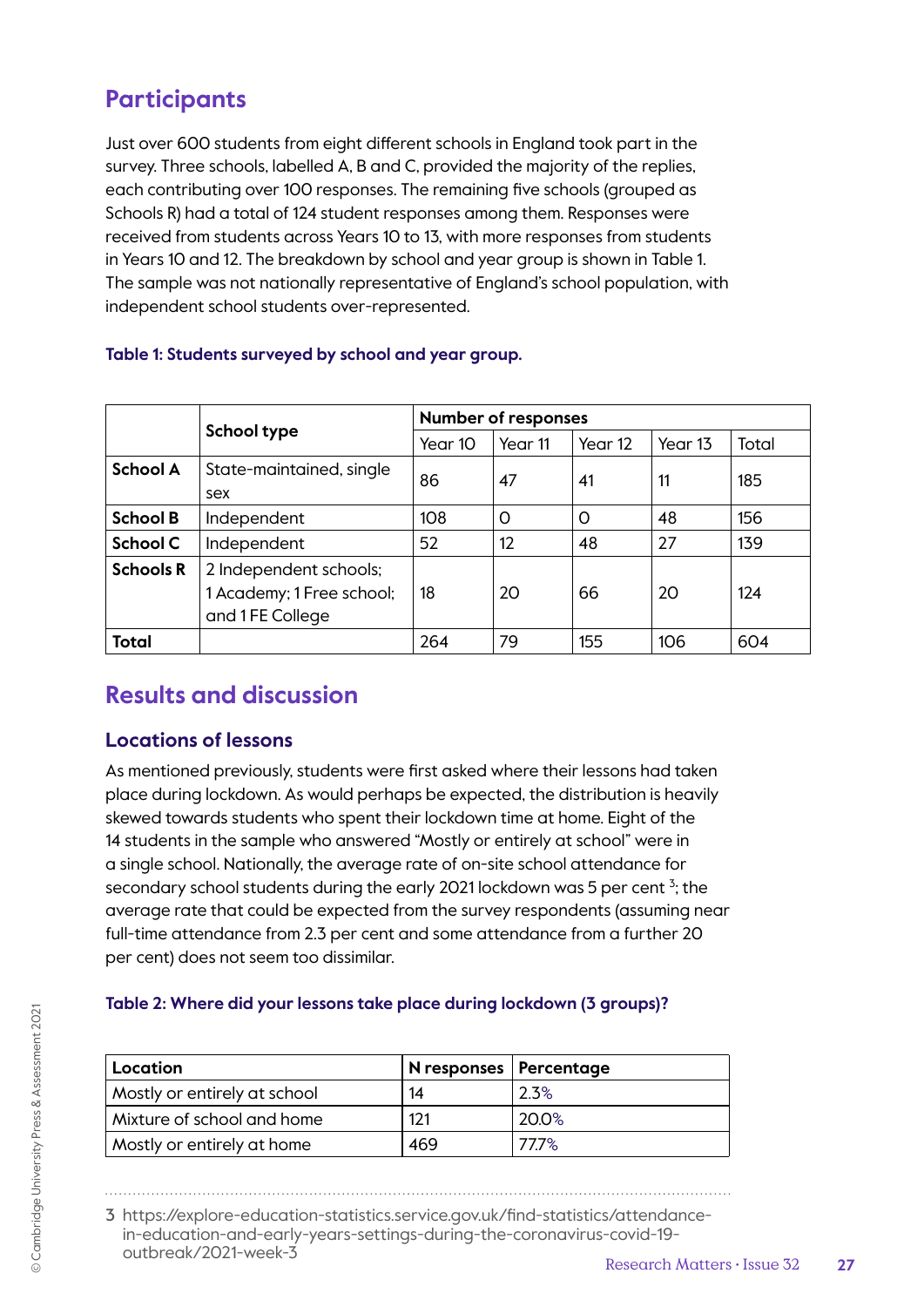The focus of this investigation was on examining the differences between students' remote learning experiences during lockdown and their subsequent experiences upon their return to school. Given this focus and the very few responses from students whose lockdown lessons took place mostly or entirely in school, we decided that we would combine the first two rows of Table 2 and distinguish just two groups in our analyses: students whose lockdown learning took place mostly or entirely at home (77.7 per cent) and students whose lockdown learning was not mostly at home, that is, included time in school (22.3 per cent).

#### **Overview of students' experiences of activity types**

The overall profile of the 604 participating students' responses to the three questions about activity types is shown in Figure 1. The first column of bars gives an overall impression of how much time was spent on each activity type during lockdown, compared with during normal, pre-pandemic schooling. In line with our hypothesis, students reported that both the extent and nature of their social interactions changed markedly.

Strikingly, around two-thirds of students reported spending much more time working independently. This finding coheres with Bubb and Jones (2020) who reported increased autonomy among school students in Norway. Conversely, a similar proportion reported spending either less time or much less time working with others, in small groups or as a whole class. Together, these findings may suggest that for many students, there were large parts of the school day during which remote interactive teaching via Zoom<sup>4</sup> and other technologies did not take place. Lessons may have been provided in written format or pre-recorded, taking the form of lectures rather than interactive sessions. The biggest drop in frequency of schooling activity was for working in pairs. This is perhaps unsurprising, given the likely difficulties around arranging this during remote learning. It appears to have been replaced by independent working, rather than by whole class activities via Zoom, for example. Also, two-thirds of students reported spending less time or much less time in one-to-one conversations with teachers.

4 Zoom is a popular video teleconferencing software program used widely during the pandemic.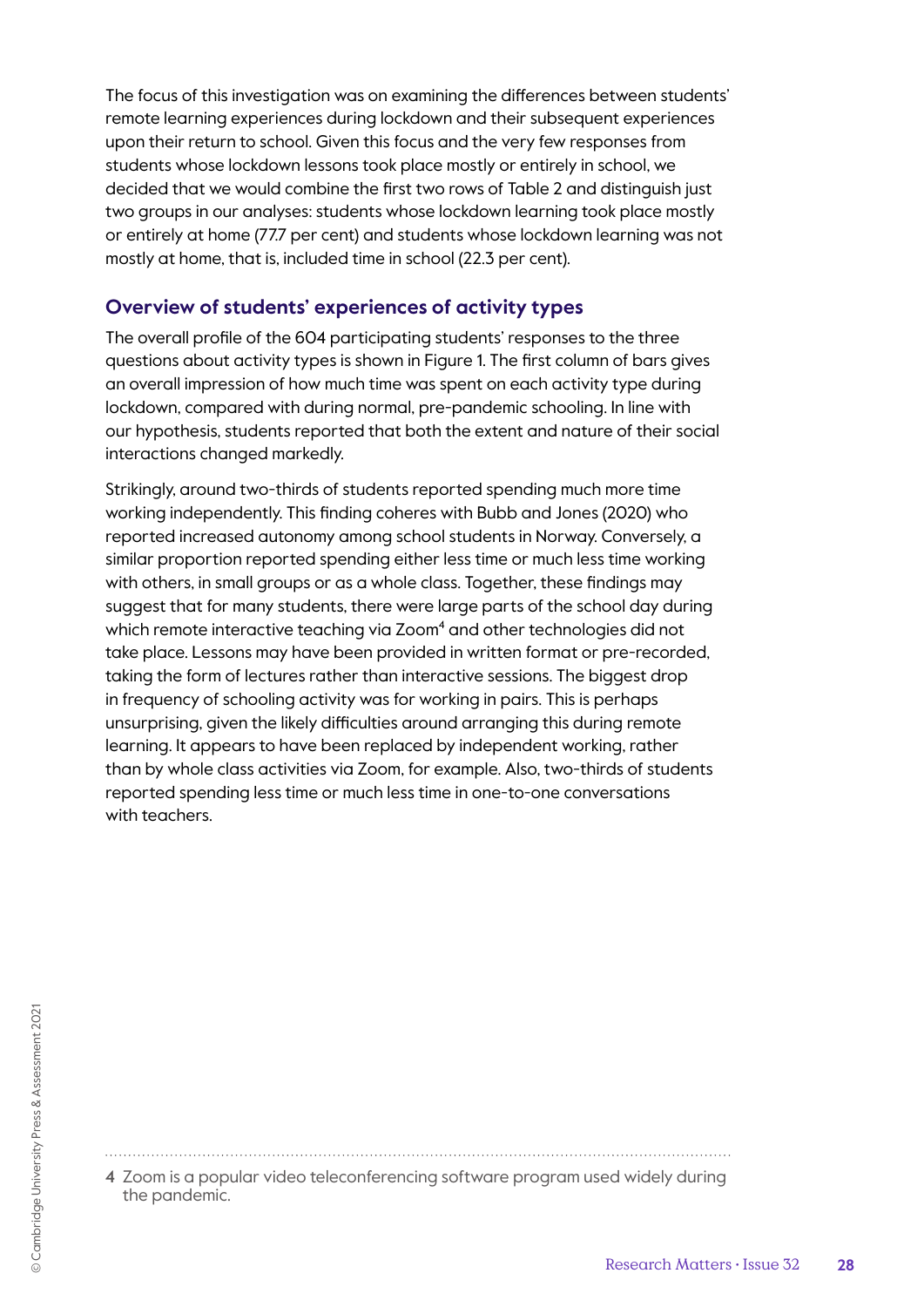

#### **Figure 1: Visual representation of responses to the three main student activity questions.**

The second column of Figure 2 indicates how helpful the students found these types of educational activities during lockdown. Perhaps surprisingly, over half of the students found working independently to be helpful or really helpful. Again, however, this is in line with Bubb and Jones's (2020) finding of enthusiasm during the pandemic for increased autonomy among Norwegian students. This can be taken as a positive finding, given how much this type of activity was reported to have increased. One-to-one conversations with teachers during lockdown were also reported to be helpful or really helpful by over half of the students. Since students reported spending less time in such conversations, it does not come as a surprise that the majority reported needing more or much more time for one-toone conversations with teachers once back in school.

Interestingly, almost a sixth of students responded "Unsure/NA" to the question of how helpful they found working in pairs. Together with the large reported drop in the frequency of pair-work during lockdown, the high level of "Unsure/NA" responses could indicate that this type of interactive learning ceased completely for many of these students. Indeed, Figure 1 gives the general impression of an association between the proportion of "Unsure/NA" responses to each question on helpfulness (within column 2) and the change in frequency of the activity type to which it relates (column 1). This would suggest that many students selected this response because the activity was very much reduced or even ceased altogether during lockdown, rather than because it occurred but they were uncertain of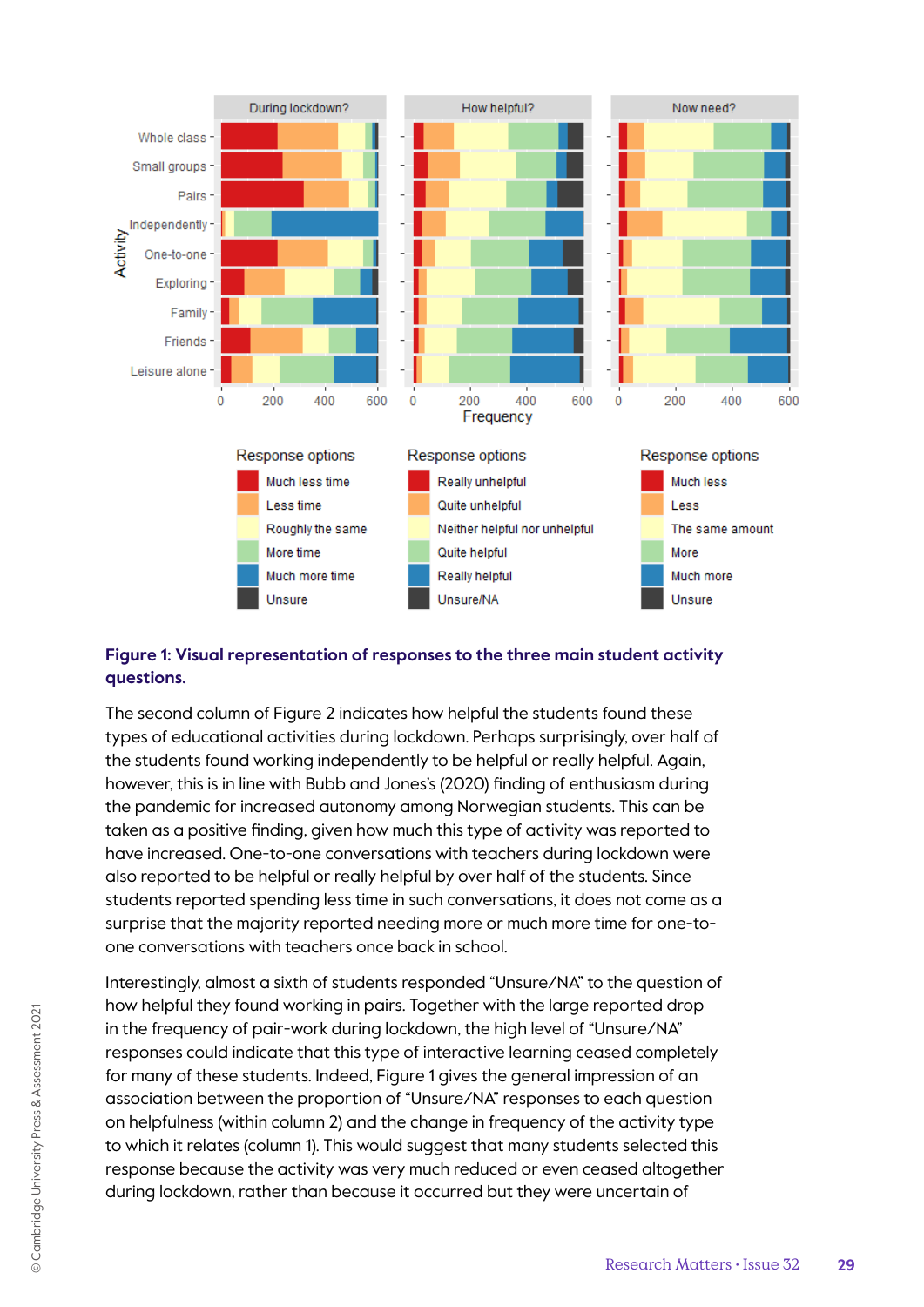its value. The outcomes of an analysis of the "Unsure/NA" data supported this idea: the mean scores for the time spent on activity types were in almost all cases much lower for the "Unsure/NA" respondents than for the rest of the cohort who provided a measure-based answer.

The students were least positive about the helpfulness of working in small groups during lockdown; approximately a quarter of them reported that this activity was either unhelpful or really unhelpful. This could indicate that this activity type works least well in a remote format, possibly due to technological difficulties, the engagement levels of other students, or limits around how well teachers can monitor groups. However, without an indication of students' views on small group working in pre-pandemic schooling, firm conclusions cannot be drawn.

Looking beyond the types of learning activities that occur in most English classrooms in normal times, the first column of Figure 2 shows that during lockdown, over two-thirds of the students reported spending more time with their families. The second column indicates that most of these students found this to be helpful or really helpful.<sup>5</sup> Almost two-thirds of the students reported spending more time or much more time alone. This finding aligns with (Kim et al., 2020) who highlighted teachers' concerns that some of their students were left alone for long periods during lockdown. Around half of the students reported spending less time or much less time with friends, and approximately a third reported spending less time or much less time exploring new ideas and areas of interest. The latter reported decrease in time could be hypothesised to be due to reduced time with friends and / or the reduction in interactive learning activities described above. However, it was beyond the scope of the present study to test these hypotheses. It is apparent, however, that the reported increase in time spent working independently was not associated with students spending more time exploring new ideas and interests.

The third column of Figure 2 indicates what the students thought they needed over the coming months, compared with how much of the activities they had during lockdown. It can be seen that the students were broadly positive or neutral about all the activity types included in the survey. That is, there was an overall desire for more time on all activities, with no net negative responses to any activity type. The students' responses were least positive for working independently: over a quarter thought they needed less or much less of this activity and approximately half were neutral about it. Arguably it is surprising that so few students wanted less of it, given how much independent working they had experienced during lockdown. It is possible that many became used to it and discovered its value during that time, but exploring this possibility was outside the scope of our research.

5 While it is possible that the few students who reported spending less time with their families found this to be helpful, the number of such students is too small to alter this interpretation of the figure.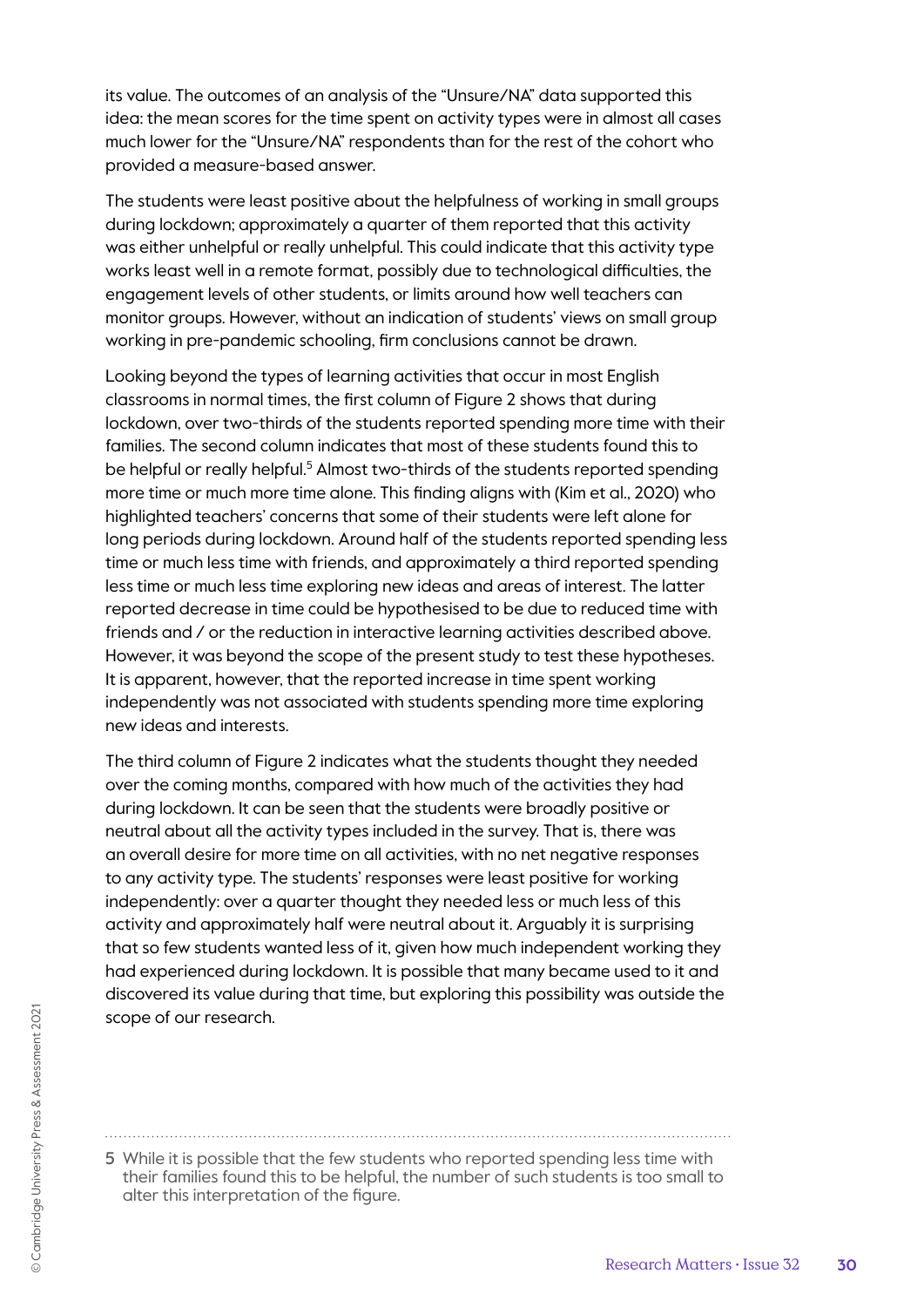#### **Students' experiences of activity types by year group**

Table 1 showed that there were respondents from all four targeted year groups: over 250 were Year 10 students, around 80 were in Year 11, roughly another 150 were Year 12s, and just over 100 were Year 13s. Figure 2 shows students' responses broken down by year group, including the "Unsure" and "Unsure/NA" responses. As in Figure 1, the responses to each item are presented as a multicoloured bar. This time, however, each bar represents a year group rather than all respondents, and the coloured sections of each bar represent proportions rather than numbers of responses. This is to facilitate comparisons, since N varied across the year groups (see Table 1).

Overall, the figure shows a high level of consistency across year groups. Despite this broad similarity, there are some emergent patterns. In particular, the extent to which students reported much less, or less, time in one-to-one conversations with teachers decreased with increasing student year group, suggesting that older students received closer to "normal" levels of one-to-one conversations with teachers than their younger peers. The proportion of students reporting that they found one-to-one conversations with teachers helpful during lockdown also increased with age, with younger students more likely to respond "Unsure/NA" (a logical response for those not experiencing much or any of this activity) or that it was unhelpful. Figure 2 also shows some association between increasing student year group and wanting more time to explore new ideas, and wanting to spend more time with friends.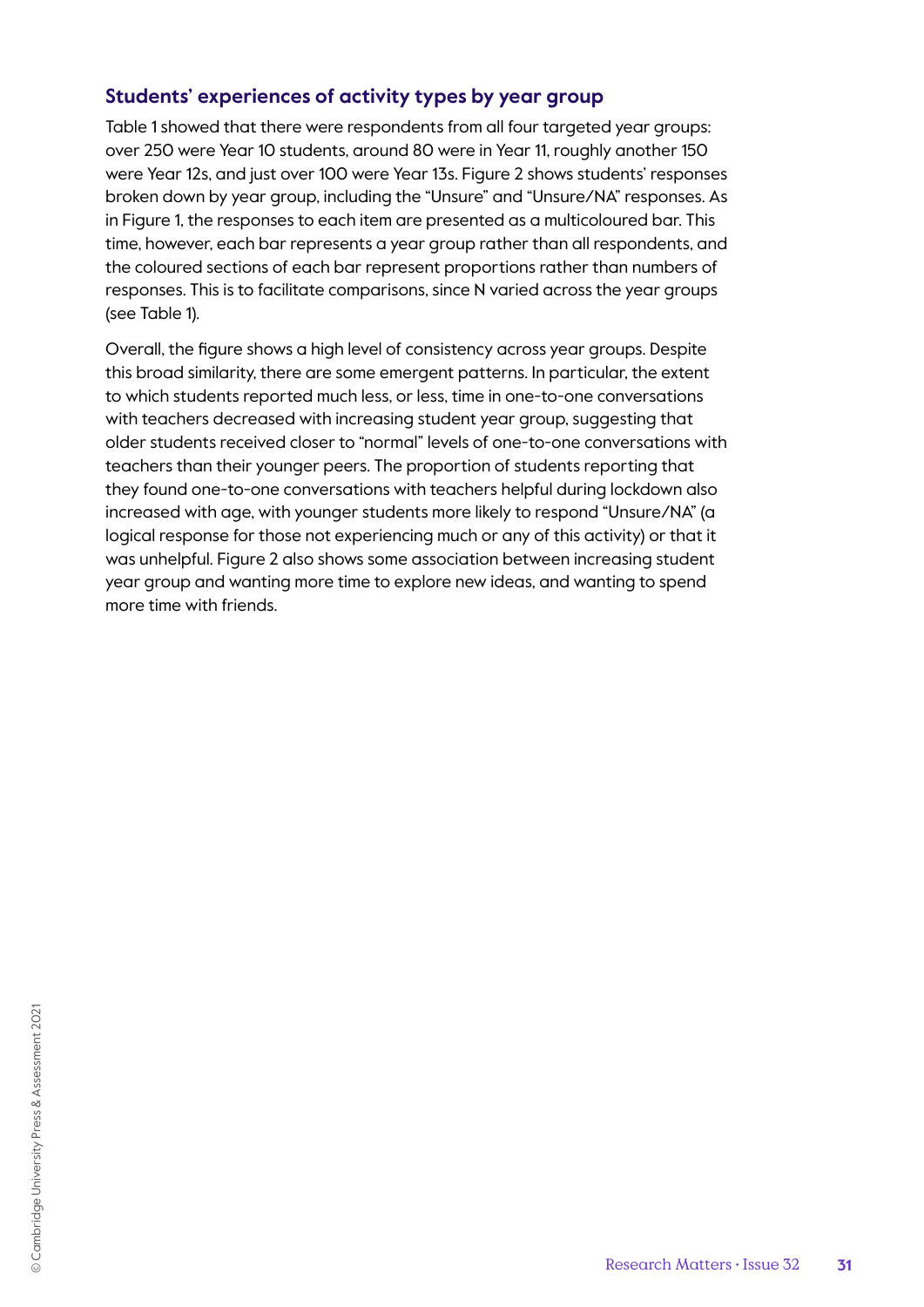

#### **Figure 2: Responses to the three main student activity questions, by respondent year group.**

To check for between-school variation, responses were also compared by school (Appendix 1). There was a high level of similarity across schools in the extent to which respondents found activities helpful, and the time they wanted to spend on activities once back at school. Responses about the time spent on independent working during lockdown varied very little between schools, but there were moderately large differences in the amount of time spent on one-to-one conversations with teachers and in small-group working.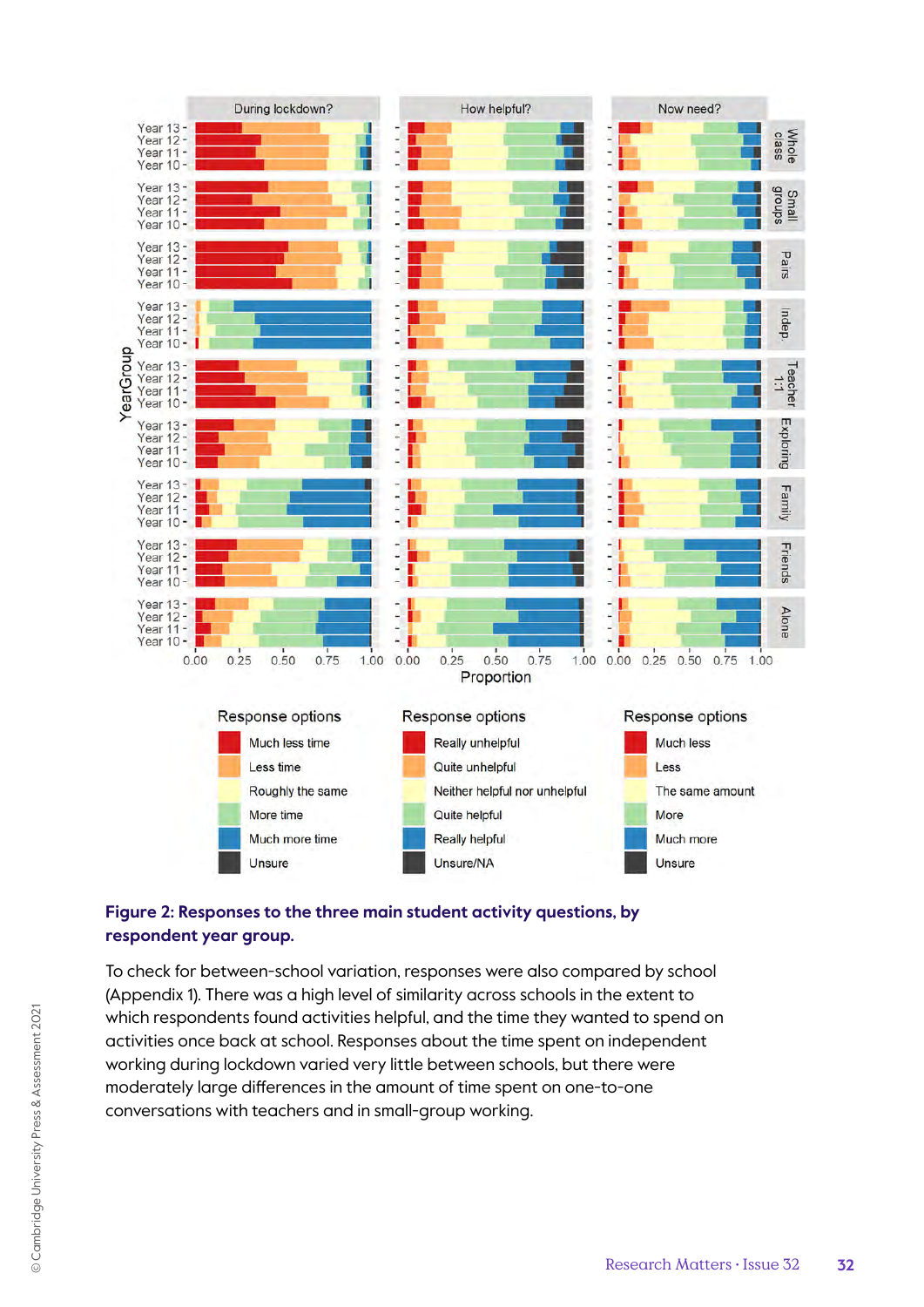#### **Relationship between lockdown location and the types of activity students spent more or less time on during lockdown**

Key questions of interest related to whether there were differences between those students who learned mostly or entirely at home and those who spent time in school during lockdown. Accordingly, Figure 3 shows students' responses to the question of how much more or less time they spent on each activity (Question 1), according to the location of their lockdown learning. Note that in Figure 3, proportions of respondents have been centred on zero to emphasise the reported decreases or increases in time spent on the activity types during lockdown. Bars shifted to the left of the zero line indicate a balance of decreasing time on that activity type, while bars shifted to the right indicate a balance of increasing time on that activity type.

Strikingly, Figure 3 shows that both groups of respondents showed similar patterns for the different activity types. That is, the broad patterns identified in Figure 1 held for both groups, a finding also supported by the similarity of means and standard deviations of responses from each group (see Table 3, Appendix 2).

As explained in the Method section, the first five activity types (Figure 3) relate to schooling and occur in most English classrooms in normal times. Students who attended school at least some of the time during lockdown reported spending similar amounts of time on each of these five activity types to those students who learned mostly or entirely from home. The general trend of spending less time in interactive learning activities within lessons (whole class, small groups, and pairwork) and more time working independently was common to both groups, as was spending less time in one-to-one conversations with teachers. It follows that the balance of activity types for those attending school during lockdown appears to have been quite different from what it had been prior to the pandemic. The nature of face-to-face schooling appears to have changed in the direction of remote schooling. This may be because teachers wanted to treat their students as fairly and consistently as possible, and / or did not have time to prepare pedagogical activities in multiple formats.

Nonetheless, some small but potentially relevant differences were observed. Respondents who had worked mostly at home gave a larger proportion of "Much less time" responses for pair-work, small group work, and one-to-one conversations with teachers. Such patterns may be expected due to the reduced social contact associated with being predominantly at home. Although the differences are relatively minor, the different groups of respondents did experience their lessons during lockdown a little differently.

The differences between the two groups were just as small for the four activity types that did not relate solely to schooling. That is, for spending time with friends and family, exploring new ideas, and spending time alone, the distributions of time were broadly similar for students who learned mostly or entirely at home and those who spent time in school during lockdown. Two small but unsurprising differences in the groups can be seen in Figure 3. Respondents who had worked mostly from home gave a larger proportion of "Much less time" responses for time with friends, and a larger proportion of "Much more time" responses for time with family.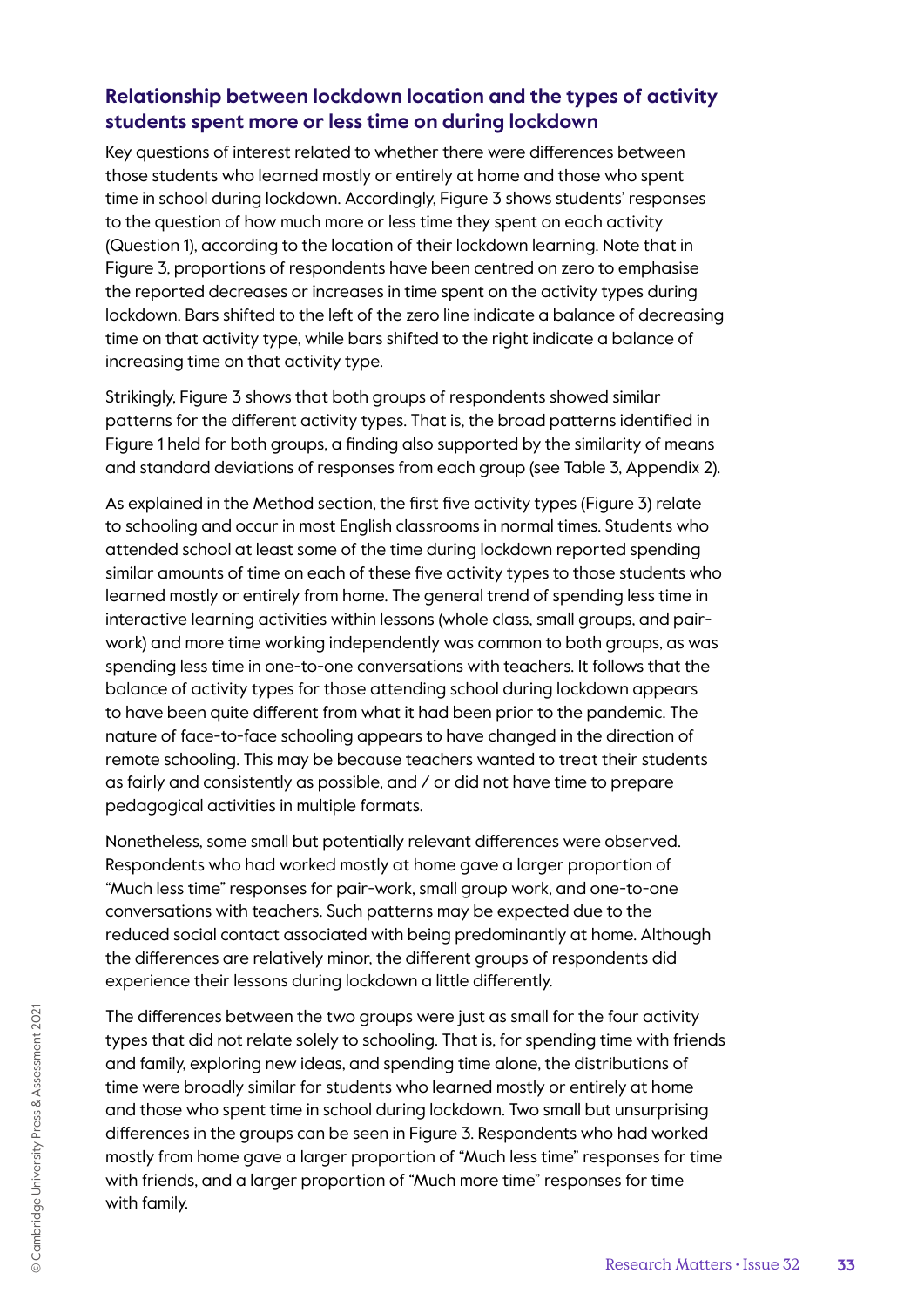

**Figure 3: Responses to Question 1 ("How much time was spent on the activities during lockdown?"), broken down by the main location of learning during lockdown. Bars are expressed as proportions of respondents in each group, and are centred on zero so that bars to the left indicate a reduction in time spent, and bars to the right indicate an increase in time spent; the further left the bar lies, the greater the proportion of respondents that spent less time on that activity.**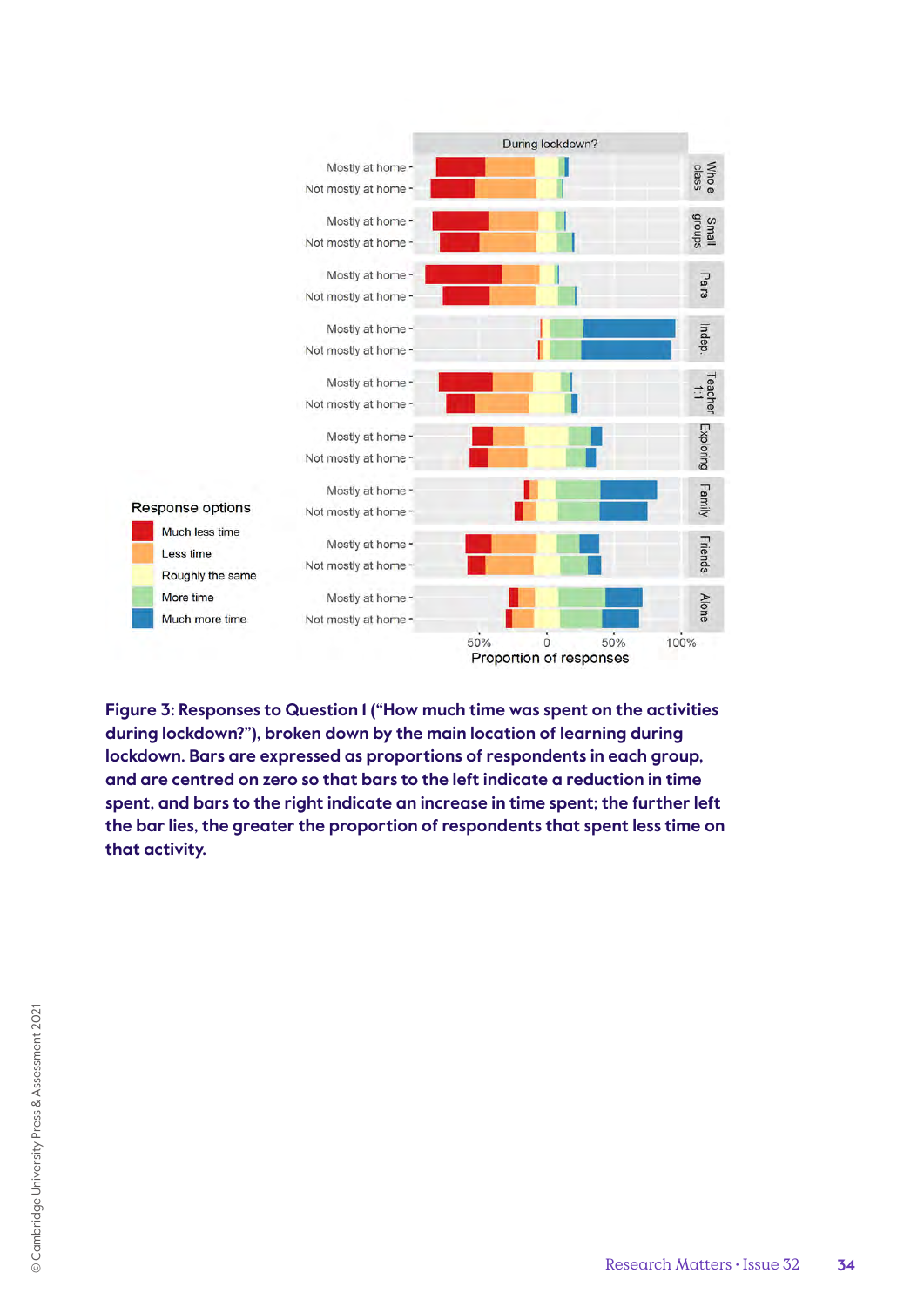#### **Relationship between lockdown location and which types of activity were found helpful**

The analyses described above establish that there were only minor differences in the time spent on different activity types between the different groups of students. It is feasible, however, that even if broad patterns of time use were similar, students' experiences of those activity types may have differed depending on the location of lockdown learning. Accordingly, Figure 4 breaks down responses to Question 2 ("How helpful was the activity?") by location of learning. Note that interpretation of the figure is the same as for Figure 3, but as relatively more respondents answered "Unsure/NA" for this question, each bar does not sum to 1.

Figure 4 shows that the perceived helpfulness of activity types was similar between the groups, but some slightly larger differences were apparent than in Figure 3. Students who spent lockdown mostly at home gave much greater proportions of "Really helpful" responses to time spent with friends and time spent alone. This finding is most explicable for time spent with friends, as students spending most of their time at home would see friends less, making any social time much more valuable. The finding that time alone was also more helpful was less expected, and perhaps relates to having to share space with other family members. This highlights the multiple functions of time at school, providing social time alongside learning, but also opportunities for young people to have space and time to themselves. In terms of teaching activities, some differences were evident in small group work and pair-work, where students who were mostly at home showed greater proportions of negative responses. This could relate to the challenges of conducting such activities online, where technical limitations hinder "natural" group interaction, or to the simple fact that the activities were less frequently conducted under remote learning. Work in pairs again showed the biggest difference between group mean scores (Table 4), Appendix 2, while the only activity type to get a mean score lower than 3, indicating a net negative opinion, was working in small groups for those students who spent lockdown at home.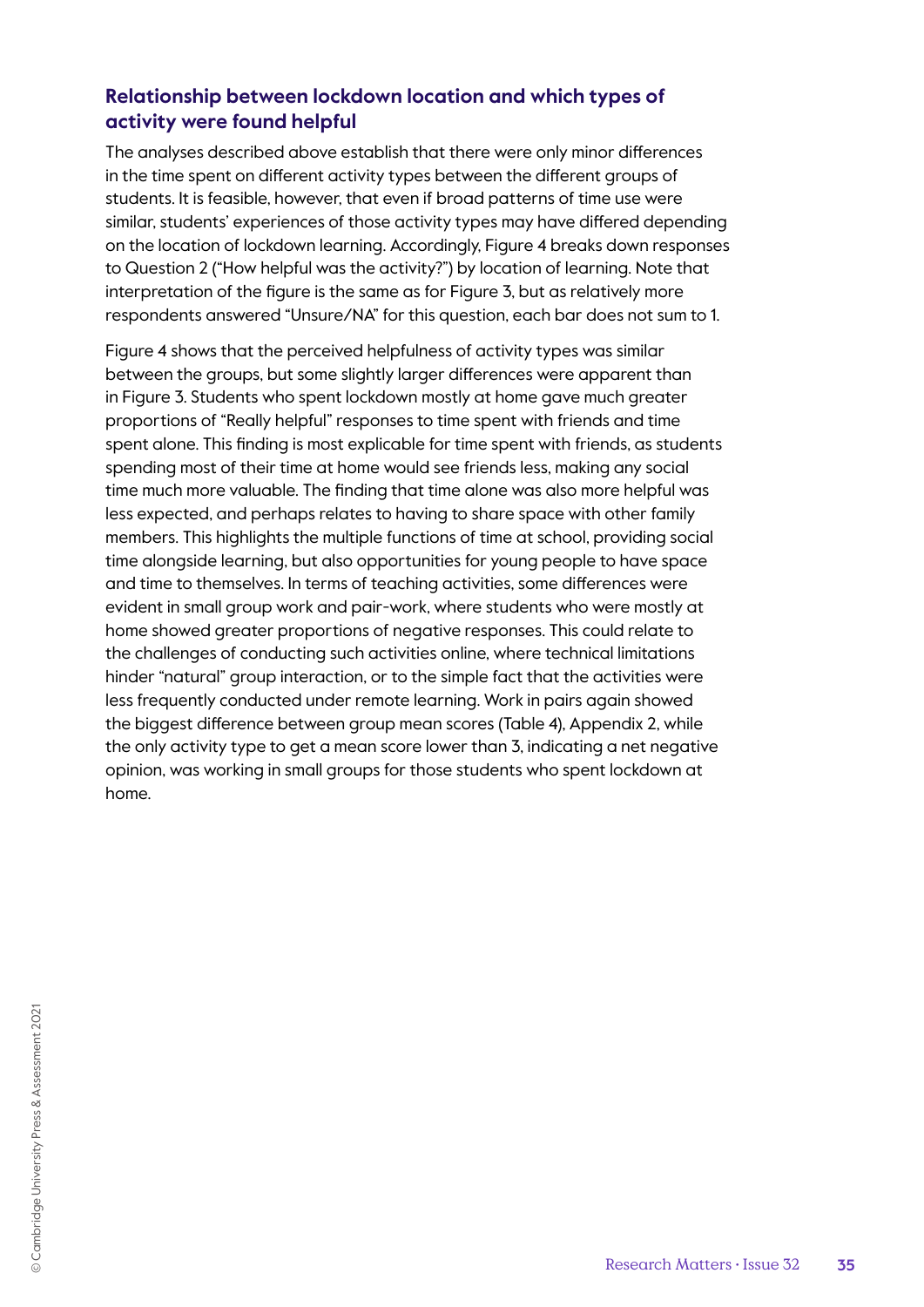

**Figure 4: Responses to Question 2 ("How helpful were the different activities?"), broken down by the main location of learning during lockdown. Bars are expressed as proportions of respondents in each group and are centred on zero so that bars to the left indicate more unhelpful activities, and bars to the right indicate more helpful activities. Note that as the proportion of "Unsure/ NA" responses varied between activities and these responses were removed, bars are of different lengths.**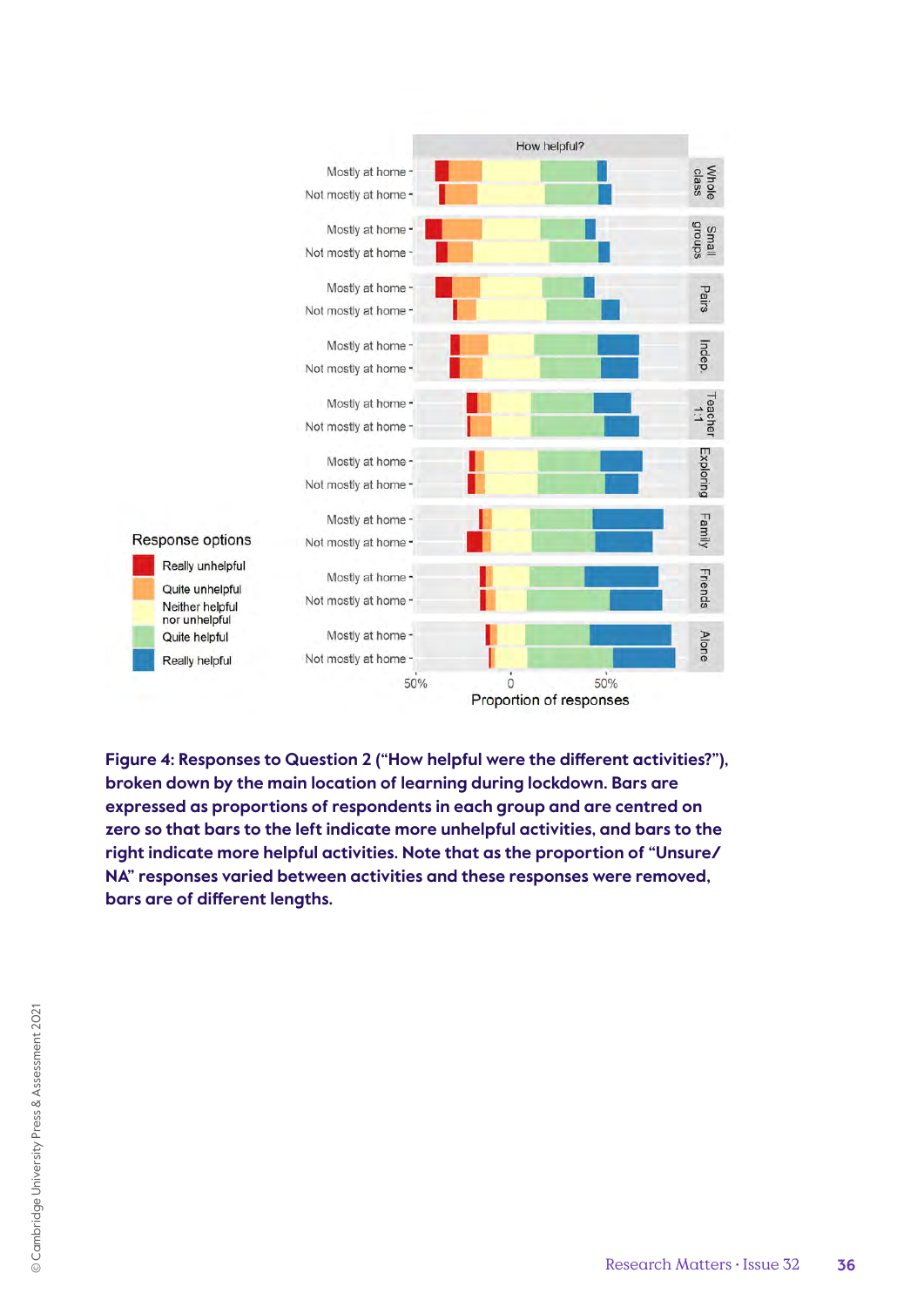#### **Relationship between lockdown location and which types of activity students wanted more of afterwards**

The final question in the survey related to which activities students wanted more of, once schools had fully reopened. Figure 5 breaks down responses to Question 3 into the two groups considered so far. Interestingly, although this analysis of the previous questions identified some differences between the groups, this plot highlights just how similar the two groups were in respect of what activities they wanted more of. As noted in the whole-sample analysis, there was an overall desire for more time on all activities except independent working, with neither group showing an overall negative response to any activity.



**Figure 5: Responses to Question 3 ("How much time should be spent on the activity types in coming months?"), broken down by the main location of learning during lockdown. Bars are expressed as proportions of respondents in each group, and are centred on zero so that bars to the left indicate activity types where less time should be spent, and bars to the right indicate activity types where more time should be spent.**

Intriguingly, one of the more evident differences comes from "time with family", where students who spent some time at school gave a slightly greater proportion of "Much more time" responses, although this is also offset by a greater proportion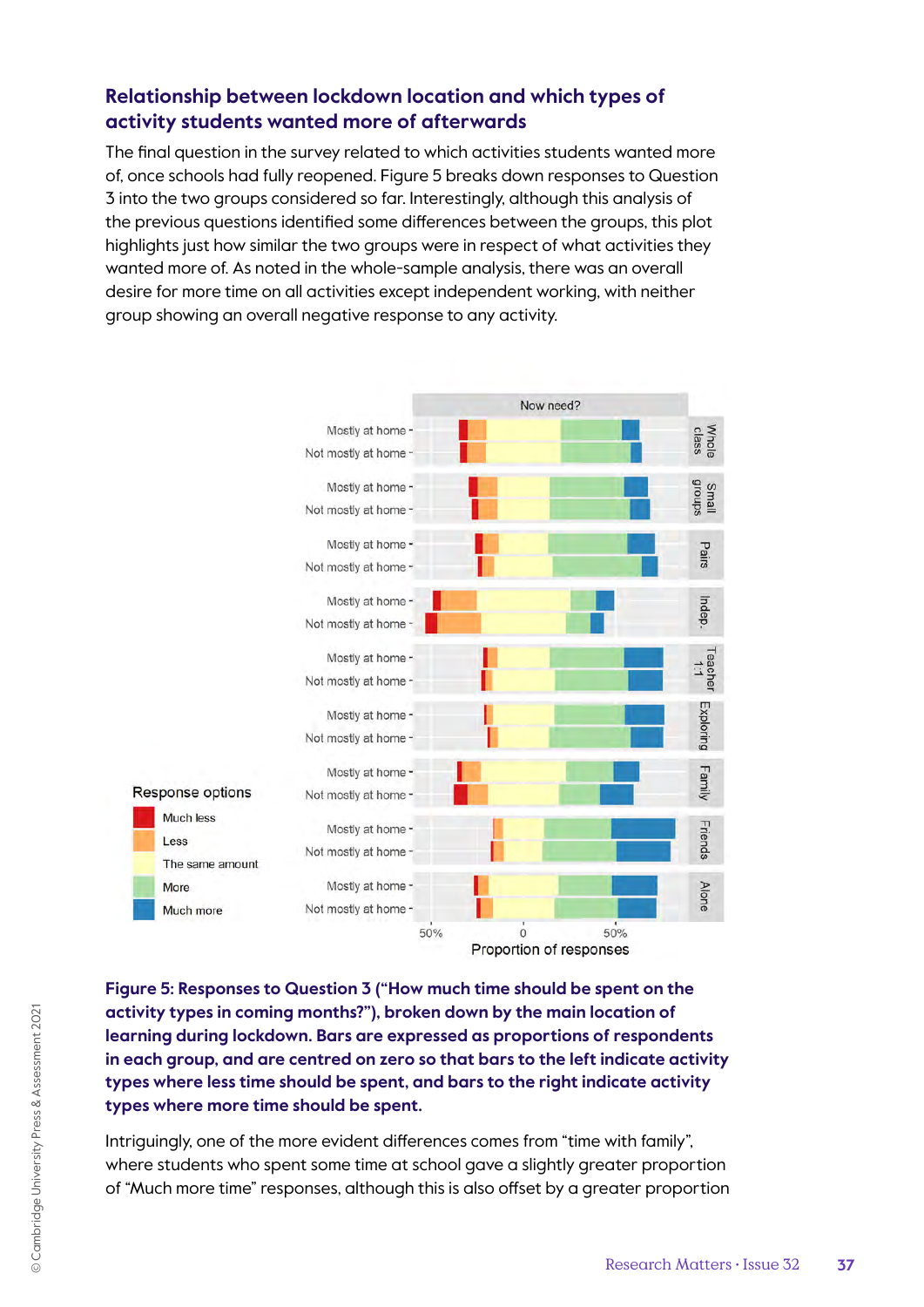of "Much less time" responses. Indeed, when mean values are compared (see Table 5, Appendix 2), the values are identical for six of the nine activities, and for the three showing any difference, the difference is only 0.1 or 0.2.

The lack of difference between the groups is, in itself, an interesting finding. It was anticipated that the different experiences of students under lockdown would lead to differing needs going forward. However, these findings imply that the students effectively wanted the same things once schools reopened, regardless of where they spent lockdown. This may, therefore, show that students predominantly wanted a return to "normality" following the challenges of lockdown, rather than missing specific aspects of their school experience.

#### **Limitations**

When evaluating the results and discussion above, the study's main limitation should be borne in mind. Although the overall data set was of a reasonable size and was collected from eight different schools, over three-quarters of the respondents to our survey attended just three schools. Thus, the sample was not nationally representative of England's school population. The survey was conducted at a time when teachers were extremely busy collating their students' performance data to provide them with GCSE and A Level grades. Although this is likely to have influenced many schools' decision to participate, delaying the study to a less busy time would have had a negative impact on the validity of the data collected, since students' memories of lockdown would probably have faded.

A further limitation of the data relates to the number of student respondents who participated in face-to-face schooling during lockdown. Nationally, the rate of on-site attendance for secondary school students was low (5 per cent), and our respondents included very few whose lockdown learning took place mostly or entirely in school, although a larger group reported a mix of learning from home and in school. Whether students who attended face-to-face schooling during lockdown were slightly under- or over-represented in our data, the conclusions that can be drawn are limited by the fact that the absolute number of responses from such students was small.

#### **General discussion and conclusions**

The results of this study indicate that the 600 students who took part experienced a marked decrease in the extent and type of their social interactions during England's lockdown of early 2021. While we cannot say how typical these changes were or what happened nationally, we were unable to identify a compelling reason to assume that they were substantially different. For example, if substantial reductions in pair-work and small group work were experienced in the well-resourced schools in our study, then it seems likely that many schools in the state-maintained sector found it similarly difficult to continue these interactive activities during lockdown.

Reductions of this kind are of great concern given that the pedagogical benefits of peer tutoring are very well established. Peer tutoring includes a range of approaches within pair-work and small group work, in which students provide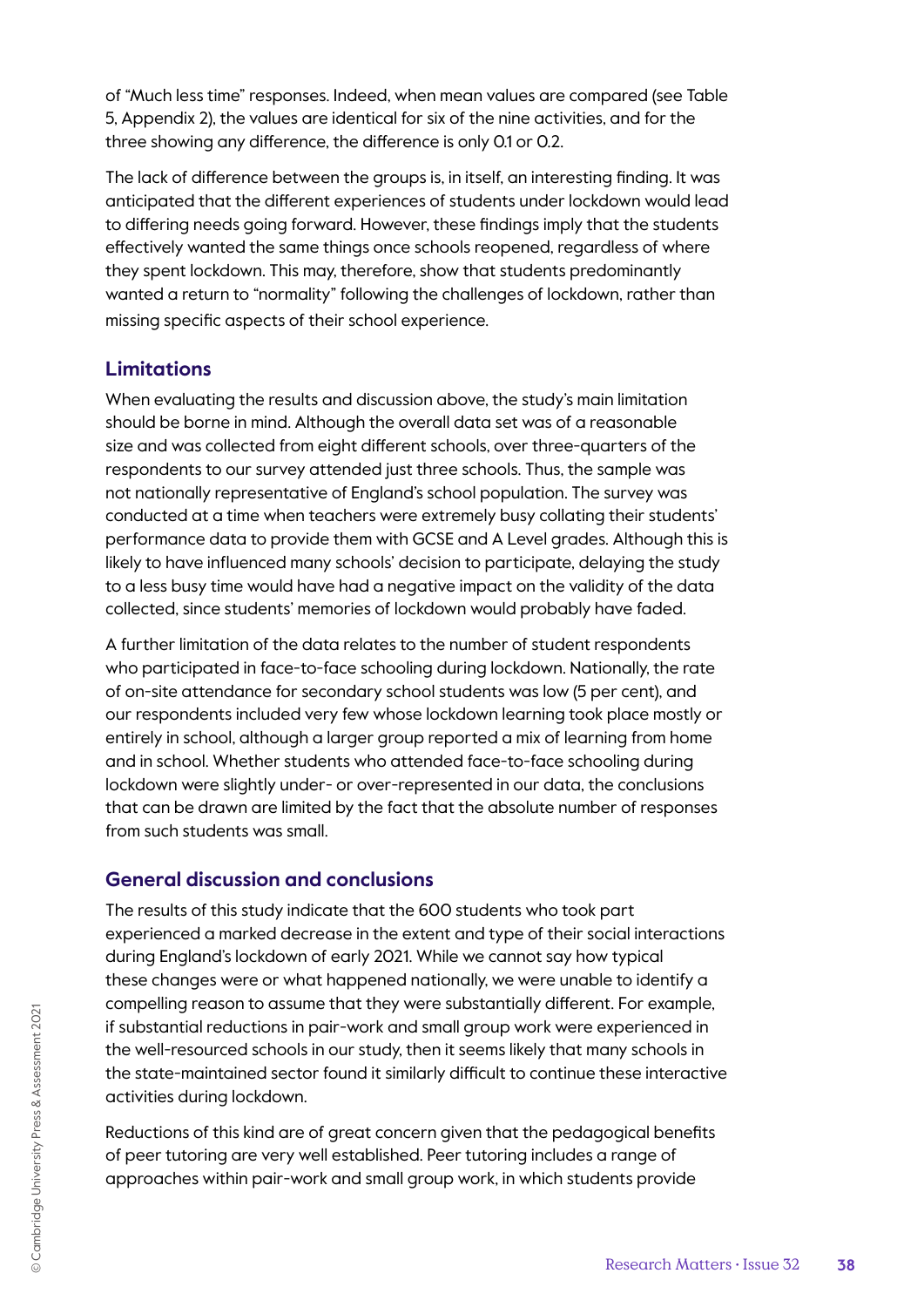each other with explicit teaching support (Education Endowment Foundation, 2021). Pre-COVID-19, its introduction in schools had been found to have an average positive effect equivalent to approximately five additional months' progress, with low-attaining students and those with special educational needs making the biggest gains (Education Endowment Foundation, 2021). Opportunities of this kind appear to have reduced in 2020 and 2021, even among vulnerable children who attended school during lockdown and potentially need it most.

Just as importantly, our findings of reported reductions in the extent and range of interactive activities, both during and outside of schooling, offer a powerful explanatory mechanism for the decreases in the wellbeing of young people that have been reported since the pandemic struck (for example, Office for National Statistics, 2020). As explained previously, interpersonal wellbeing is known to be an important component of overall wellbeing for school students (McLellan & Steward, 2015). We would suggest that it is an important topic for further pandemic-related research.

Finally, perhaps the most positive finding of our study was a strong general trend for students wanting more of all the activity types explored, except independent learning (although even for independent learning, students seemed to think postlockdown levels were about right, and over half found it helpful during lockdown). Since this finding could be an effect of school type, it would be interesting to research this further among a larger, nationally representative sample of students. Could there really be an increased desire and respect for education as a result of the lockdown, among students as well as those parents who had to home-school?

#### **Ethical considerations**

The research was conducted in full accordance with the principles stated in the research team's institutional *Research Ethics Guidance* document. This included obtaining the necessary consent for students' participation (from parents / guardians, or from students themselves if aged 16+) and protecting their privacy.

#### **Acknowledgements**

We would like to thank Filio Constantinou and Kate Bailey for their input into the design of the survey. We are also grateful to Hannah North, Antje Diestelhorst and Kayleigh Lauder for their administrative support.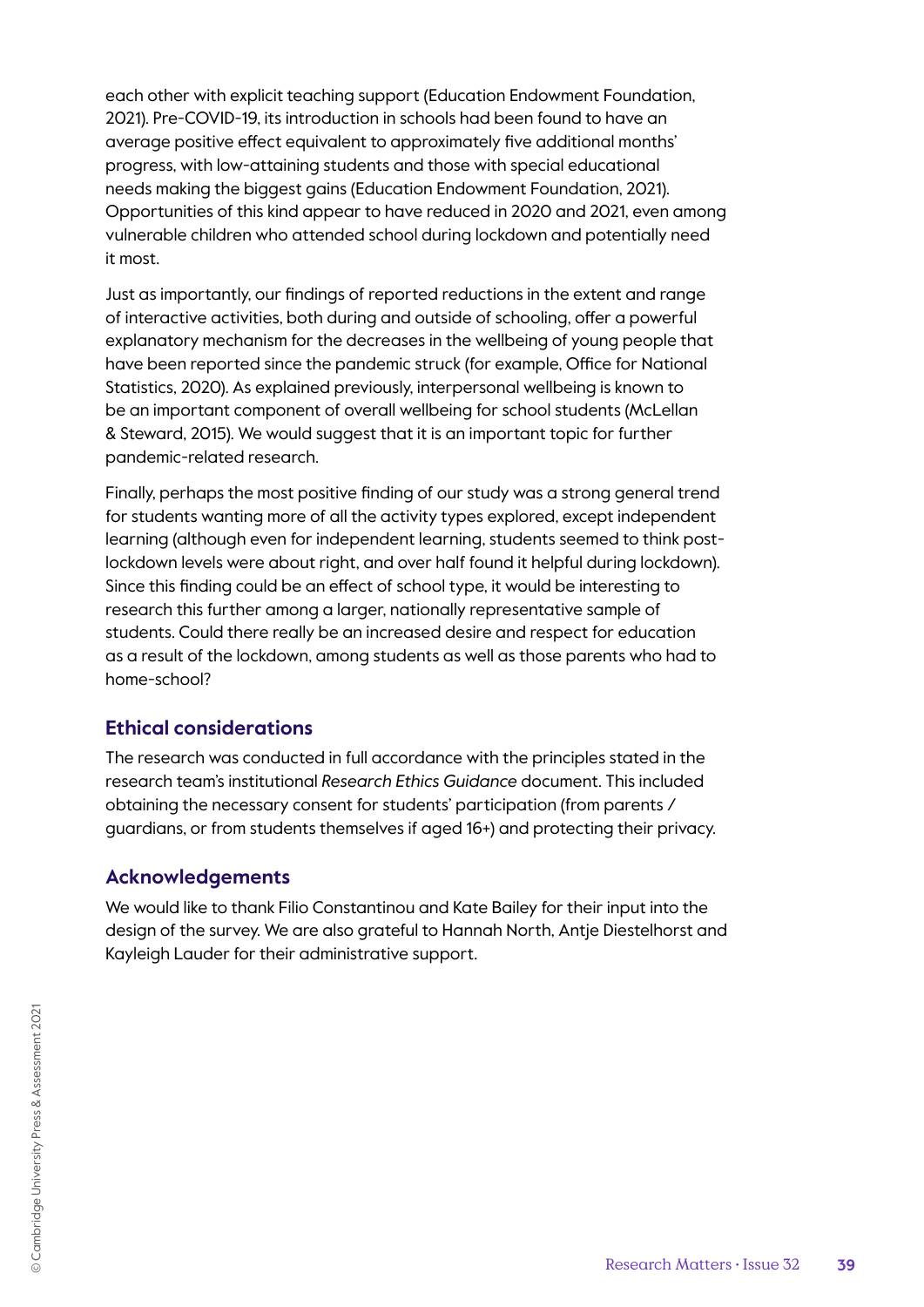## **References**

Andrew, A., Cattan, S., Costa-Dias, M., Farquharson, C., Kraftman, L., Krutikova, S., Phimister, A., & Sevilla, A. (2020). *Learning during the lockdown: real-time data on children's experiences during home learning* (IFS Briefing Note BN288). The Institute for Fiscal Studies. https://ifs.org.uk/uploads/BN288-Learning-during-thelockdown-1.pdf

Bubb, S., & Jones, M. A. (2020). Learning from the COVID-19 home-schooling experience: Listening to pupils, parents/carers and teachers. *Improving Schools, 23*(3), 209–222. https://doi.org/10.1177/1365480220958797

Coleman, V. (2021). *Digital divide in UK education during COVID-*19 *pandemic: Literature review.* Cambridge Assessment Research Report. https://www. cambridgeassessment.org.uk/Images/628843-digital-divide-in-uk-educationduring-covid-19-pandemic-literature-review.pdf

Education Endowment Foundation. (2021). *Peer tutoring.* https:// educationendowmentfoundation.org.uk/evidence-summaries/teaching-learningtoolkit/peer-tutoring/#closeSignup

Howard, E., Khan, A., & Lockyer, C. (2021). *Learning during the pandemic: review of research from England* (Ofqual/21/6803/4). Ofqual. https://assets.publishing. service.gov.uk/government/uploads/system/uploads/attachment\_data/ file/998935/6803-4\_Learning\_during\_the\_pandemic-\_review\_of\_research\_from\_ England.pdf

Jellis, C., Williamson, J., & Suto, I. (2021). How well do we understand wellbeing? Teachers' experiences in an extraordinary educational era. *Research Matters: A Cambridge University Press & Assessment publication, 32,* 45–66.

Kim, L., Dundas, S., & Asbury, K. (2020). *'I think it's been difficult for the ones that haven't got as many resources in their homes': Teacher concerns about the impact of COVID-19 on pupil learning and wellbeing.* Department of Education, University of York. https://psyarxiv.com/wsyqk/download?format=pdf

Kuhfeld, M., & Tarasawa, B. (2020). *The COVID-19 slide: What summer learning loss can tell us about the potential impact of school closures on student academic achievement.* NWEA. https://files.eric.ed.gov/fulltext/ED609141.pdf

Leahy, F., Newton, P., & Khan, A. (2021). *Learning during the pandemic: quantifying lost time* (Ofqual/21/6803/2). Ofqual. https://assets.publishing.service.gov.uk/ government/uploads/system/uploads/attachment\_data/file/1000351/6803-2\_ Learning\_during\_the\_pandemic-\_quantifying\_lost\_time.pdf

Mansfield, K., Jindra, C., Geulayov, G., & Fazel, M. (2021). *Self-reported wellbeing and sample characteristics in a survey of 19000 school pupils during the first UK COVID-19 school closures.* https://psyarxiv.com/gtbfm/download?format=pdf

McLellan, R., & Steward, S. (2015) Measuring children and young people's wellbeing in the school context. *Cambridge Journal of Education, 45*(3), 307–332. https://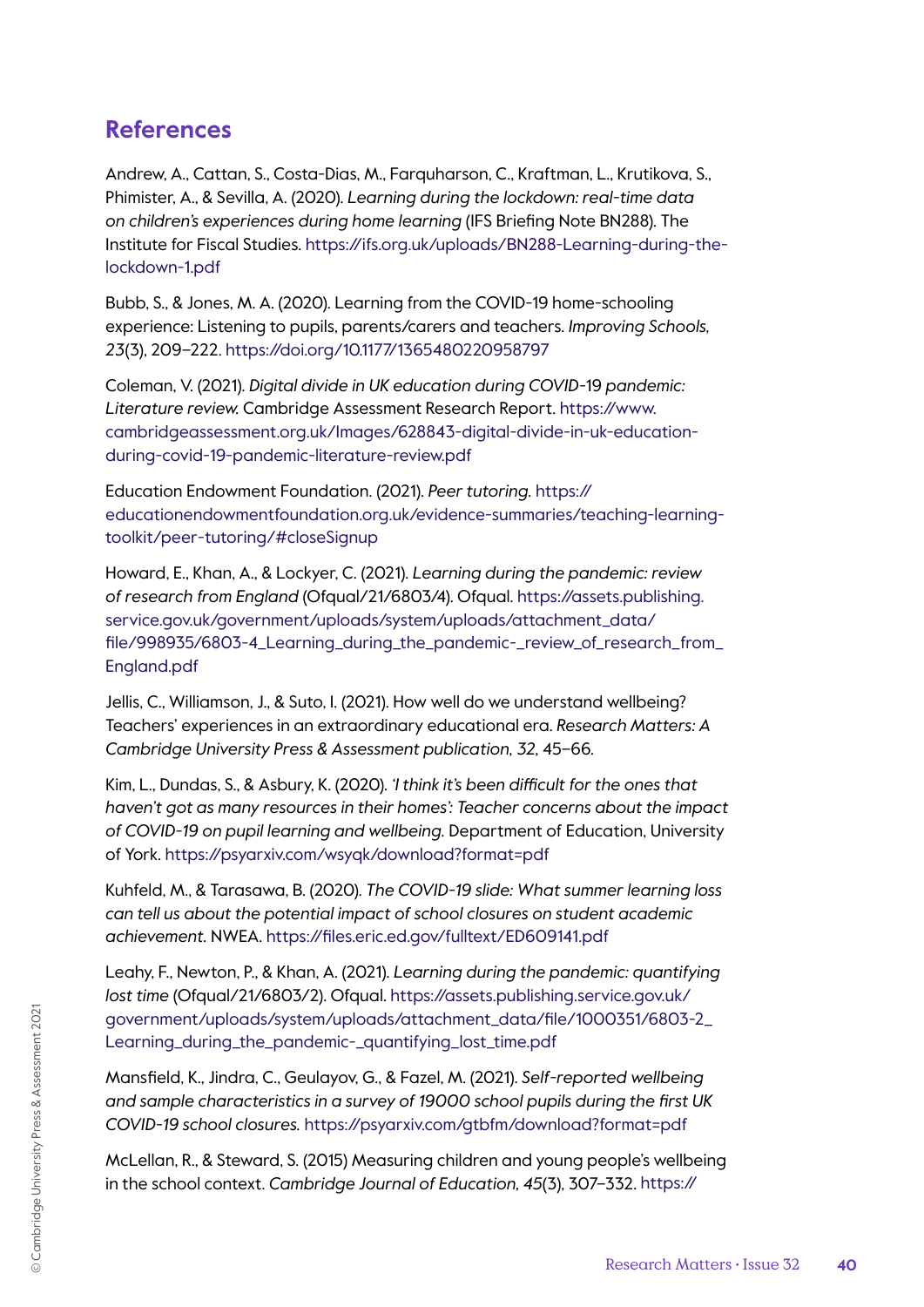www.doi.org/10.1080/0305764X.2014.889659

Montacute, R., & Cullinane, C. (2021). *Research Brief: January 2021: Learning in Lockdown.* The Sutton Trust. https://www.suttontrust.com/wp-content/ uploads/2021/01/Learning-in-Lockdown.pdf

Moss, G., Bradbury, A., Duncan, S., Harmey, S., & Levy, R. (2020). *Responding to COVID-19, Briefing Note* 2*: Learning after lockdown.* https://discovery.ucl.ac.uk/ id/eprint/10111678/1/Moss\_Briefing%20Note%202%20Responding%20to%20 COVID-19%20learning%20through%20disruption\_final.pdf

Nelson, J., Andrade, J., & Donkin, A. (2021). *The impact of Covid-19 on schools in England: experiences of the third period of partial school closures and plans for learning recovery. Graphs and commentary on questions posed to the NFER Teacher Voice.* Omnibus Survey panel, March 2021. National Foundation for Educational Research. https://www.nfer.ac.uk/media/4435/the\_impact\_of\_ covid\_19\_on\_schools\_in\_england.pdf

Office for National Statistics. (2020). *Coronavirus and the social impacts on young people in Great Britain: 3 April to 10 May 2020.* https://www.ons.gov.uk/ peoplepopulationandcommunity/birthsdeathsandmarriages/ageing/articles/

Pensiero, N., Kelly, A., & Bokhove, C. (2020). *Learning inequalities during the COVID-19 pandemic: how families cope with home-schooling.* University of Southampton research report. https://doi.org/10.5258/SOTON/P0025

Rose, S., Twist, L., Lord, P., Rutt, S., Badr, K., Hope, C., & Styles, B. (2021). *Impact of school closures and subsequent support strategies on attainment and socio-emotional wellbeing in Key Stage 1.* Interim Pap, 1. Education Endowment Foundation and National Foundation for Educational Research. https://www. nfer.ac.uk/impact-of-school-closures-and-subsequent-support-strategies-onattainment-and-socio-emotional-wellbeing/

Teacher Tapp. (2021). *Vaccines, meetings in lockdown, and a rare upside of the pandemic!* February 2021. https://teachertapp.co.uk/vaccines-meetingslockdown-rare-upside-pandemic-more-money-boiler/

Weidmann, B., Allen, R., Bibby, D., Coe, R., James, L., Plaister, N, & Thomson, D. (2021) *COVID-19 disruptions: Attainment gaps and primary school responses.* Education Endowment Foundation. https://dera.ioe.ac.uk/37913/1/Covid-19\_disruptions\_ attainment\_gaps\_and\_primary\_school\_responses\_-\_May\_2021.pdf

Williamson, G. (2021, January 6). *Education Secretary statement to Parliament on national lockdown.* GOV. UK. https://www.gov.uk/government/speeches/ education-secretary-statement-to-parliament-on-national-lockdown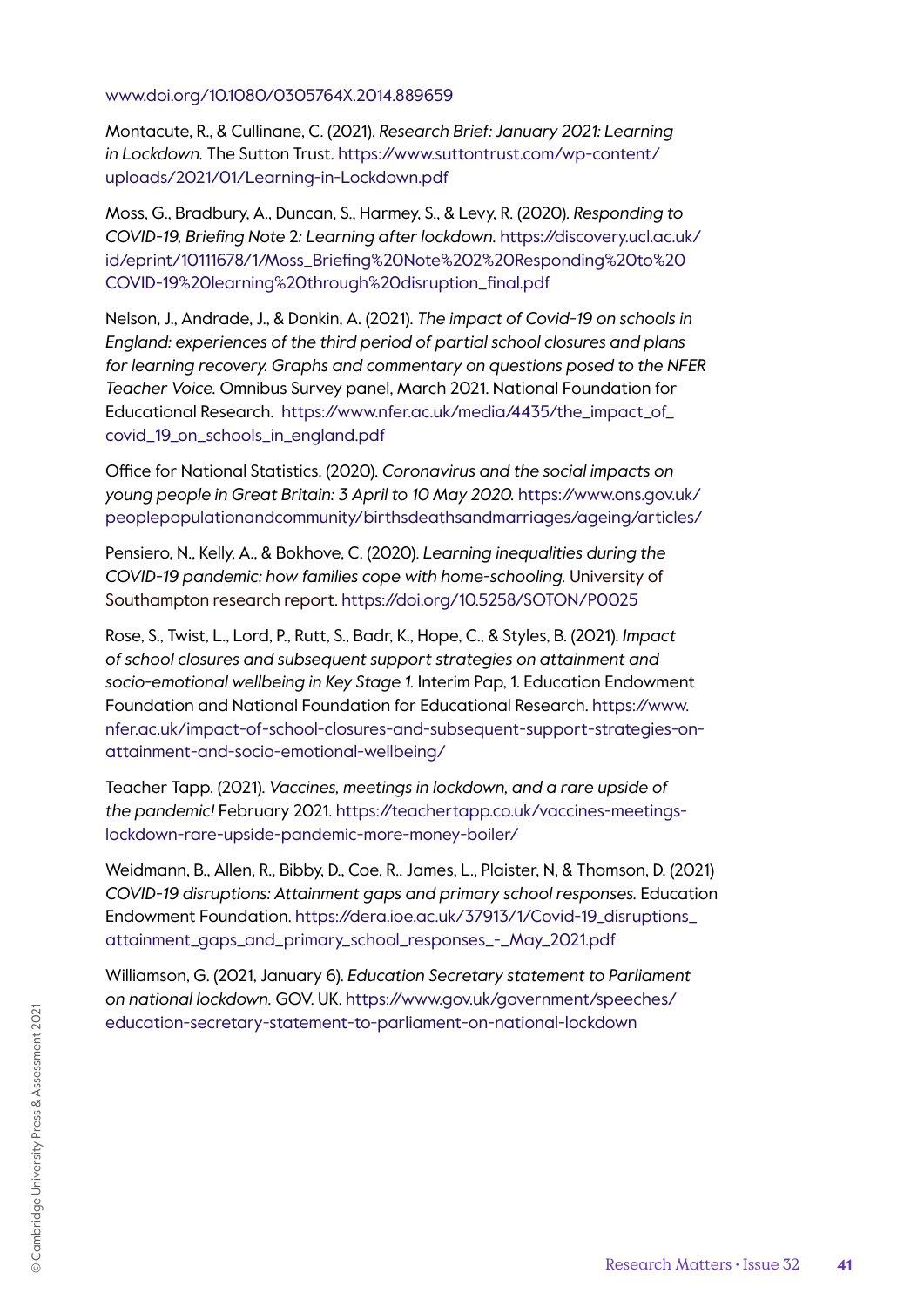#### **Appendix 1: Students' experiences of activity types by school**

Figure 6 shows students' responses broken down by school. As in Figure 2, the coloured sections of each bar represent proportions rather than numbers of responses in order to facilitate comparisons, since N varied across schools (Table 1).



**Figure 6: Responses to the three main student activity questions, by school.**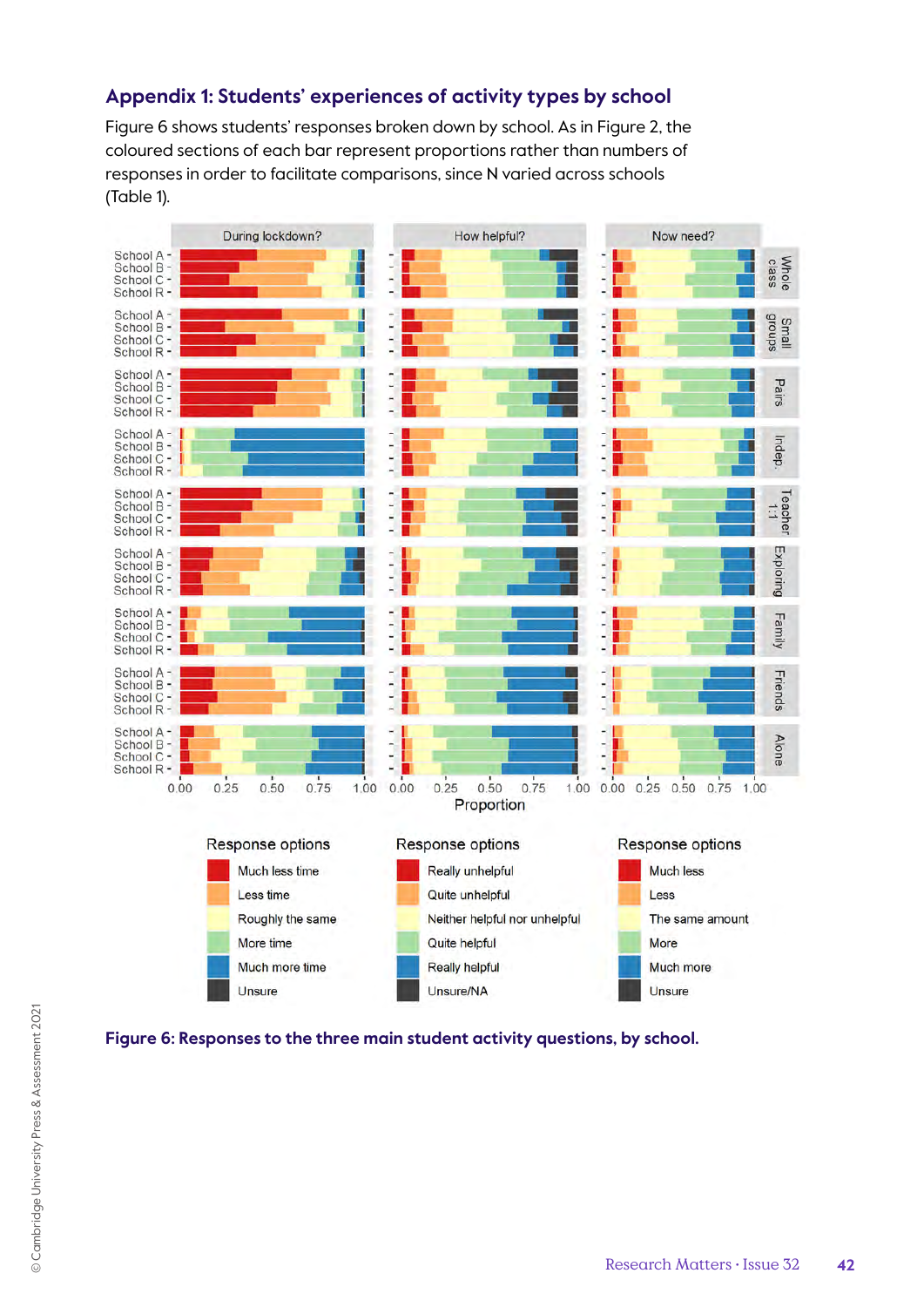#### **Appendix 2: Responses summarised by lockdown location**

To further support comparisons between students whose lockdown lessons took place mostly or entirely at home, and those who spent at least some time in school, Tables 3–5 show the mean and standard deviation of scores from each group, for each activity type.

**Table 3: Mean responses to Question 1 (how much time was spent on the activities during lockdown compared with normal schooling outside lockdown). Values are derived from scoring 1 for much less time, 2 for less time, 3 for similar, 4 for more time, and 5 for much more time. Hence, a mean less than 3 indicates less time overall on that activity, and a mean greater than 3 indicates more time overall.**

| <b>Activity</b>    | Not mostly at<br>home |           | Mostly or<br>entirely at<br>home |           |  |
|--------------------|-----------------------|-----------|----------------------------------|-----------|--|
|                    | Mean                  | <b>SD</b> | Mean                             | <b>SD</b> |  |
| Whole class        | 1.9                   | O.8       | 2.0                              | 1.0       |  |
| activities         |                       |           |                                  |           |  |
| Working in small   | 2.1                   | 1.0       | 1.9                              | 1.0       |  |
| groups             |                       |           |                                  |           |  |
| Working in pairs   | 2.1                   | 1.1       | 1.6                              | O.8       |  |
| Working            | 4.5                   | O.8       | 4.6                              | O.7       |  |
| independently      |                       |           |                                  |           |  |
| One-to-one         | 2.3                   | 1.0       | 2.0                              | 1.0       |  |
| conversations with |                       |           |                                  |           |  |
| teachers           |                       |           |                                  |           |  |
| Exploring ideas/   | 2.7                   | 1.1       | 2.8                              | 1.2       |  |
| interests          |                       |           |                                  |           |  |
| Time with family   | 3.8                   | 1.2       | 4.O                              | 1.1       |  |
| Time with friends  | 2.8                   | 1.2       | 2.7                              | 1.3       |  |
| Leisure activities | 3.6                   | 1.2       | 3.6                              | 1.2       |  |
| alone              |                       |           |                                  |           |  |

**Table 4: Mean responses to Question 2 (how helpful were the different activity types). Values are derived from scoring 1 for really unhelpful, 2 for unhelpful, 3 for neither helpful nor unhelpful, 4 for helpful, and 5 for really helpful. Hence, a mean less than 3 indicates an unhelpful activity overall, and a mean greater than 3 indicates a helpful activity overall.**

|                           | Not mostly at |     | <b>Mostly or entirely</b> |                  |  |
|---------------------------|---------------|-----|---------------------------|------------------|--|
| <b>Activity</b>           | home          |     | at home                   |                  |  |
|                           | Mean          | -SD | Mean                      | SD               |  |
| Whole class<br>activities | 3.2           | 0.9 | 3.1                       | 1.0 <sub>2</sub> |  |